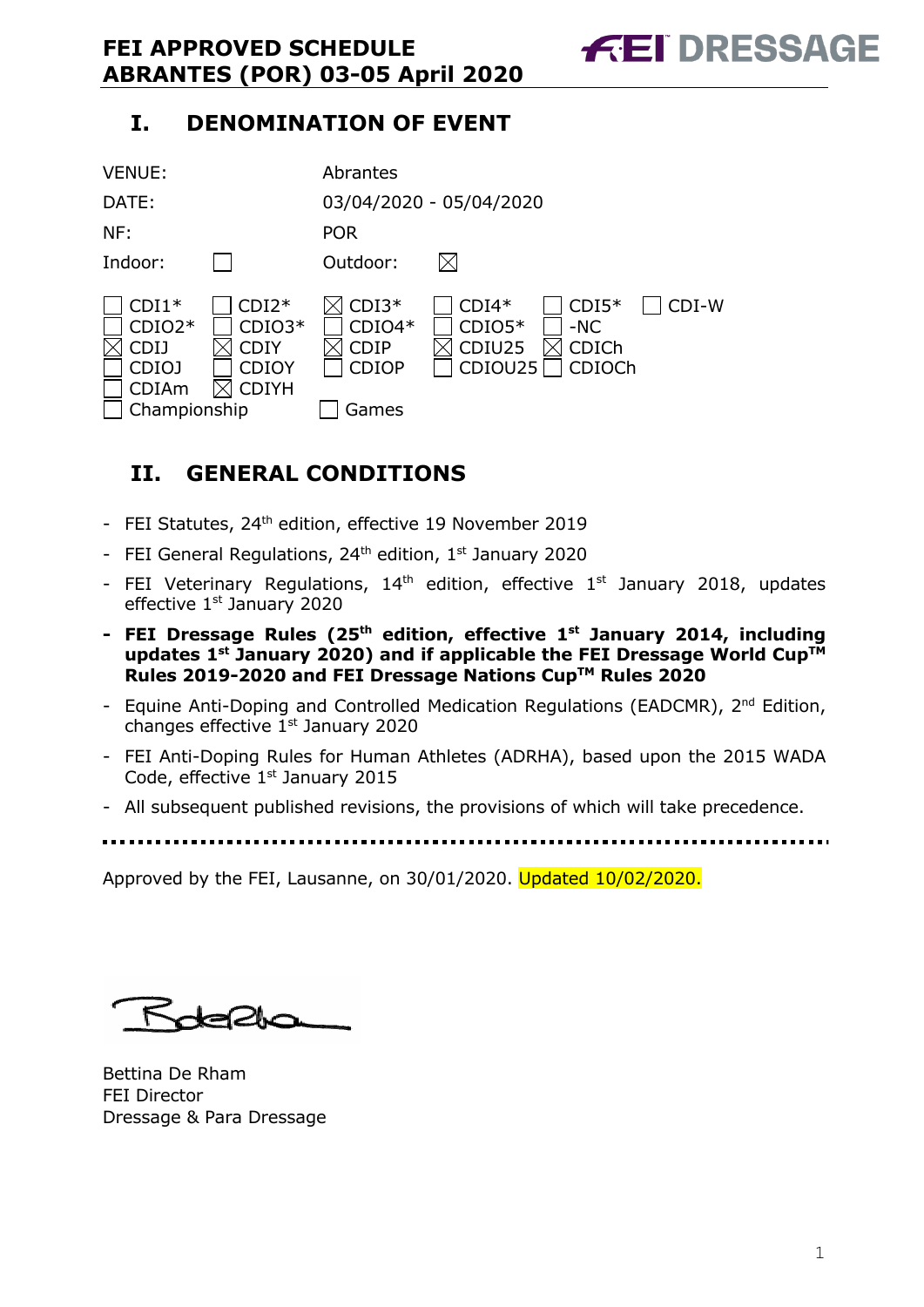# **TABLE OF CONTENTS**

| I.                               |                                                                                                                                          |
|----------------------------------|------------------------------------------------------------------------------------------------------------------------------------------|
| II.                              |                                                                                                                                          |
|                                  | III. THE FEI CODE OF CONDUCT FOR THE WELFARE OF THE HORSE 4                                                                              |
| 1.                               | 2.<br>3.                                                                                                                                 |
| V.                               |                                                                                                                                          |
|                                  |                                                                                                                                          |
| 1.<br>2.<br>4.                   | ADDITIONAL FEES/CHARGES BY ORGANISING COMMITTEE:  8<br>3.<br>DEGREE OF DIFFICULTY - FLOORPLAN GRAND PRIX FREESTYLE 9                     |
|                                  |                                                                                                                                          |
| IX.                              |                                                                                                                                          |
| 2.                               |                                                                                                                                          |
| XI.<br>1.<br>2.<br>3.            | LOGISTICAL/ADMINISTRATIVE/TECHNICAL INFORMATION. 16                                                                                      |
| 4.<br>5.<br>6.<br>7.<br>8.<br>9. | 10.<br>11.<br>12.<br>TRANSPORT REIMBURSMENT HORSES / PONIES 18<br>13.<br>14.<br>LOCAL TRANSPORTATION - ARRANGEMENTS FROM HOTEL TO<br>15. |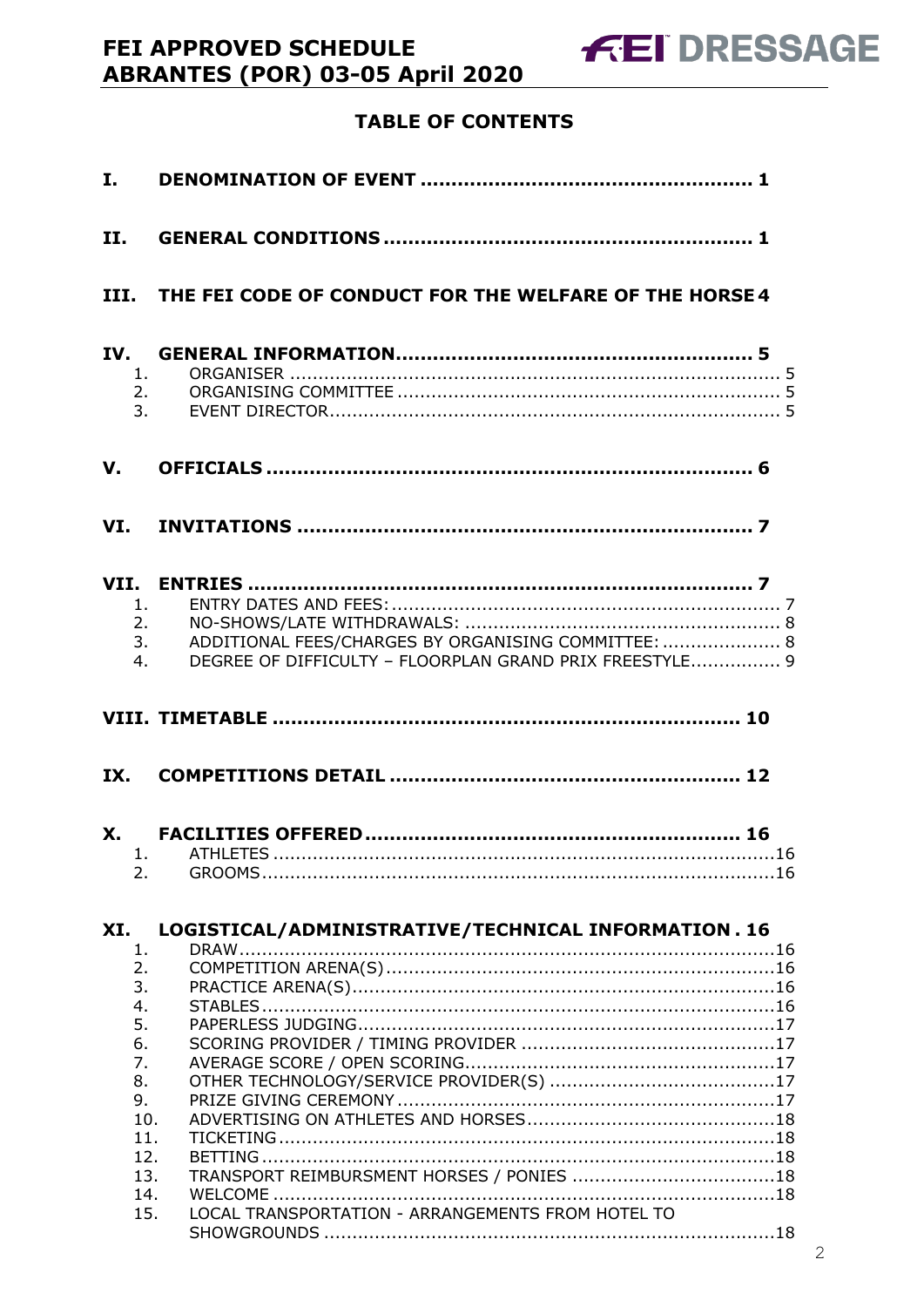| 16. | ENTRY RIGHT TO SHOWGROUNDS/ACCREDITED PERSONS 18 |  |
|-----|--------------------------------------------------|--|
|     |                                                  |  |

| 2.             |                                                        |  |
|----------------|--------------------------------------------------------|--|
| 3.             |                                                        |  |
| 4.             |                                                        |  |
| 5.             |                                                        |  |
| 6.             |                                                        |  |
| 7 <sub>1</sub> | VENUE ARRIVAL INFORMATION & FITNESS TO COMPETE20       |  |
| 8.             | EQUINE ANTI-DOPING AND CONTROLLED MEDICATION PROGRAMME |  |
|                |                                                        |  |

| 4. |                                                 |  |
|----|-------------------------------------------------|--|
|    | 5. ADDITIONAL INFORMATION FROM THE ORGANISER 24 |  |
|    |                                                 |  |
|    |                                                 |  |

| XV. |  |
|-----|--|
|     |  |
|     |  |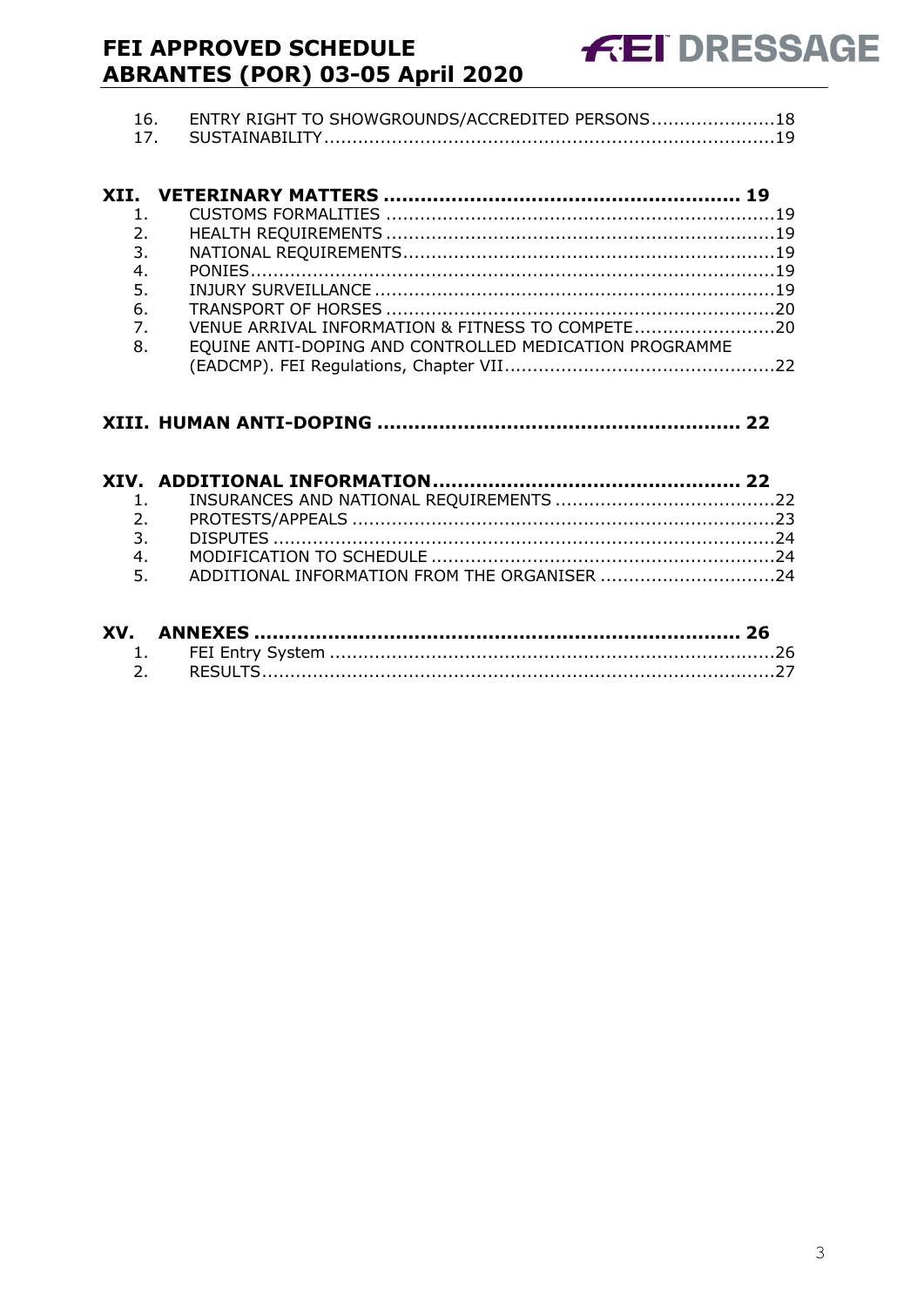# **III. THE FEI CODE OF CONDUCT FOR THE WELFARE OF THE HORSE**

The Fédération Equestre Internationale (FEI) expects all those involved in international equestrian sport to adhere to the FEI's Code of Conduct and to acknowledge and accept that at all times the welfare of the horse must be paramount and must never be subordinated to competitive or commercial influences.

- 1. At all stages during the preparation and training of competition horses, welfare must take precedence over all other demands. This includes good horse management, training methods, farriery and tack, and transportation.
- 2. Horses and athletes must be fit, competent and in good health before they are allowed to compete. This encompasses medication use, surgical procedures that threaten welfare or safety, pregnancy in mares and the misuse of aids.
- 3. Events must not prejudice horse welfare. This involves paying careful attention to the competition areas, ground surfaces, weather conditions, stabling, site safety and fitness of the horse for onward travel after the event.
- 4. Every effort must be made to ensure that horses receive proper attention after they have competed and that they are treated humanely when their competition careers are over. This covers proper veterinary care, competition injuries, euthanasia and retirement.
- 5. The FEI urges all involved with the sport to attain the highest levels of education in their areas of expertise.

A full copy of this Code can be obtained from the Fédération Equestre Internationale, Chemin de la Joliette 8, CH-1006 Lausanne, Switzerland. Telephone: +41 21 310 47 47. The Code is available in English. The Code is also available on the FEI's website: http://inside.fei.org/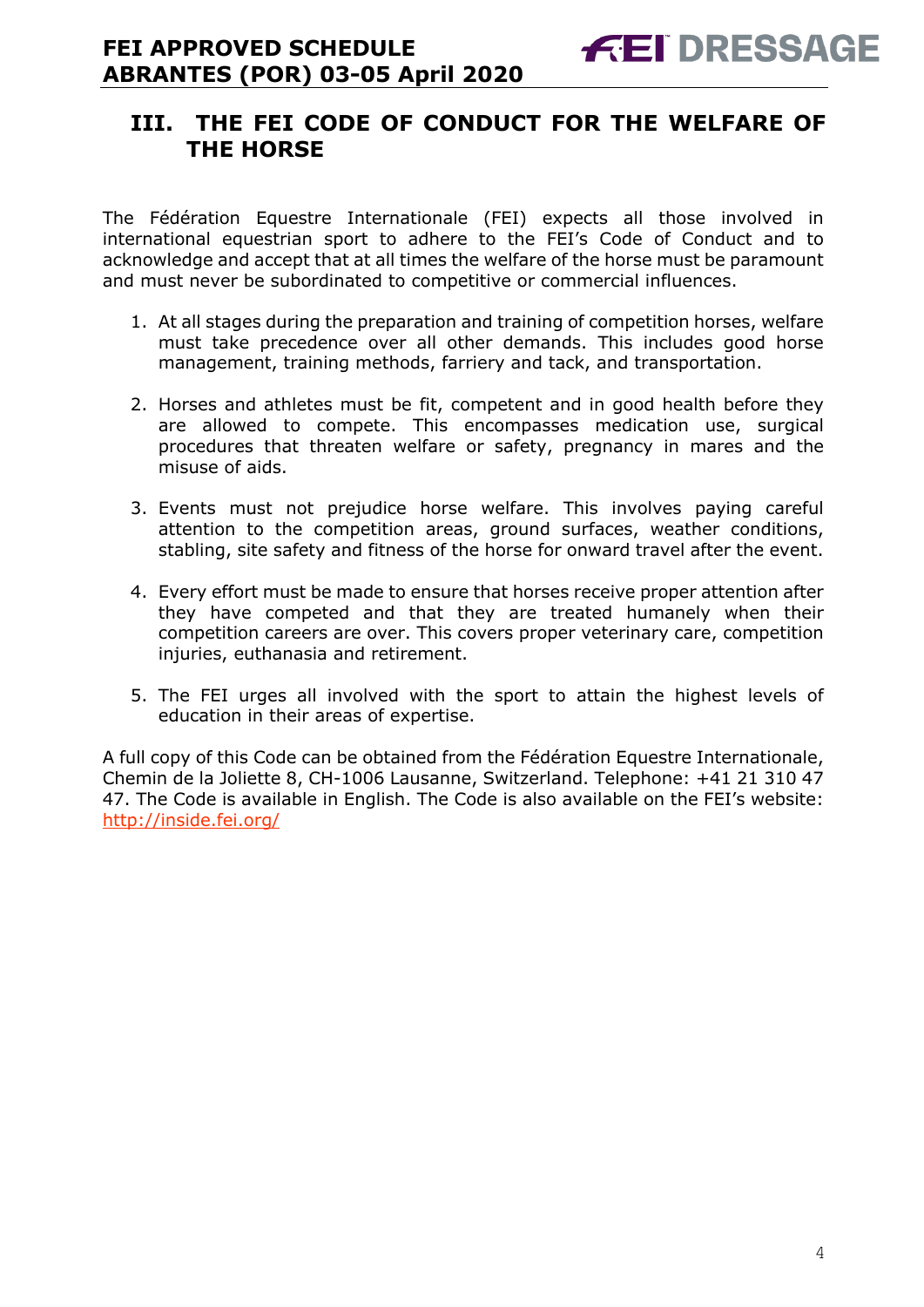**FEI DRESSAGE** 

# **IV. GENERAL INFORMATION**

# **1.ORGANISER**

| Name:                | VDF - Vale de Ferreiros, Agro Turismo, Lda. |  |                |  |  |  |                                                  |
|----------------------|---------------------------------------------|--|----------------|--|--|--|--------------------------------------------------|
| Address:<br>Portugal |                                             |  |                |  |  |  | Rua da Cabeça Alta, 328, 2205-340 Pego-Abrantes, |
| Telephone:           |                                             |  | +351 926711263 |  |  |  |                                                  |
| Email:               | info@vdf.pt                                 |  |                |  |  |  |                                                  |
| Website:             | www.vdf.pt                                  |  |                |  |  |  |                                                  |

#### Contact Details Show Ground:

Address: Torre de Baixo - Pego - Abrantes

Telephone: +351 926711263

GPS Coordinates: 39.465818,-8.160696

Accessibility details (directions by road, nearest airport / train station):

Nearest airport: Lisbon International Airport

Nearest train station: Abrantes, 3 kms away from Vale de Ferreiros.

By car: A1, towards Torres Novas, 1st exit to Abrantes - EN118 towards Pego. Before the road up to Pego, see on your left hand side a sign in orange saying "Centro Equestre", then follow the "Vale de Ferreiros" signs

# **2.ORGANISING COMMITTEE**

| Honorary President: | Presidente da Federação Equestre Portuguesa     |
|---------------------|-------------------------------------------------|
|                     | President of the event: Vitor Henriques Pereira |
| Show Secretary:     | Filipa Henriques Pereira                        |
| Press Officer:      | Filipa Henriques Pereira                        |

# **3.EVENT DIRECTOR**

| Name:      | Vitor Henriques Pereira          |
|------------|----------------------------------|
| Address:   | Torre de Baixo - Pego - Abrantes |
| Telephone: |                                  |
| Mobile:    | +351 964017993                   |
| Email:     | info@vdf.pt                      |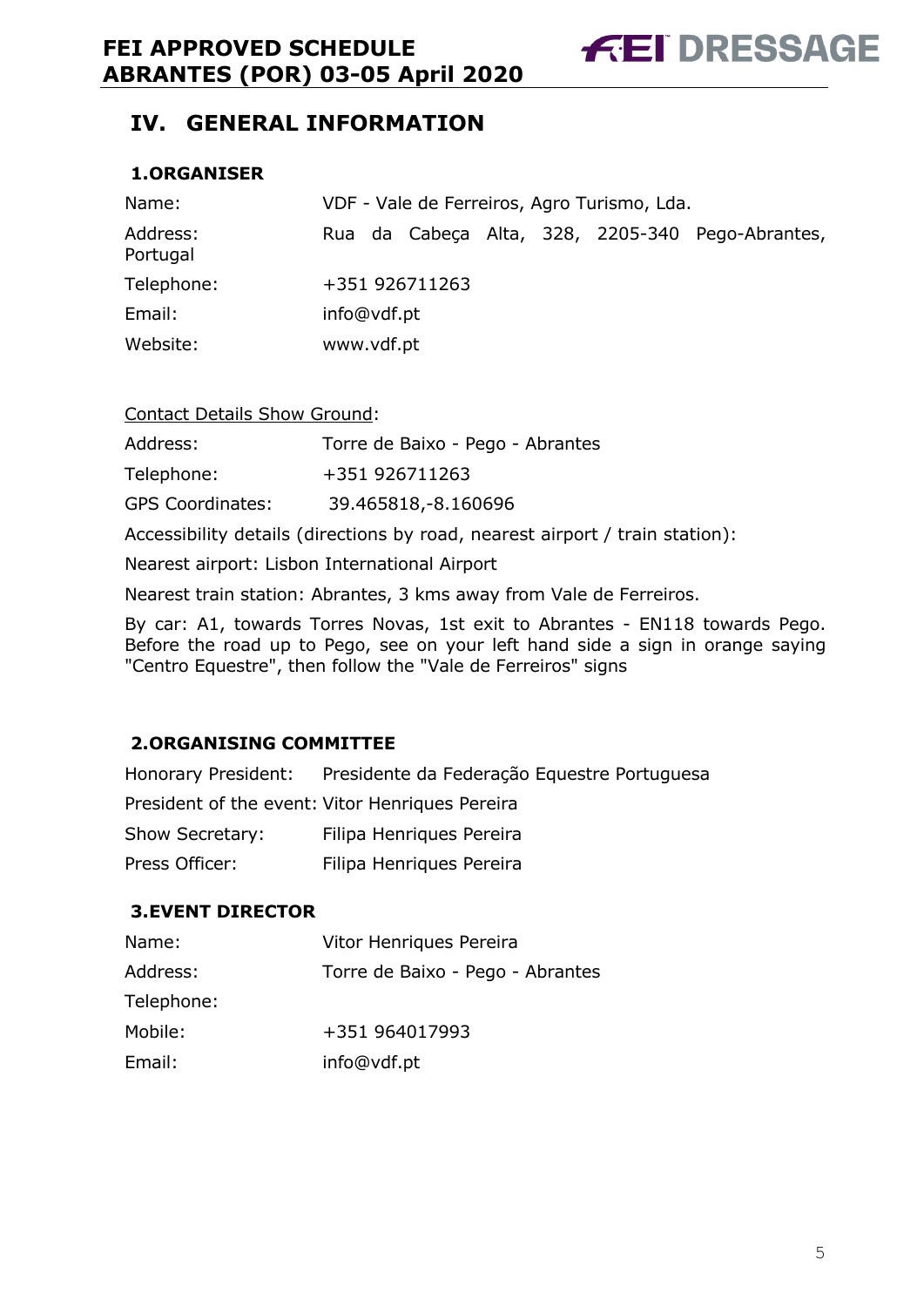

# **V. OFFICIALS \***

| Ref. | <b>Panel</b>                                           | <b>Function</b>                 | <b>FEI ID</b> | <b>Name</b>                       | <b>NF</b>  | <b>Level</b> | <b>Contact Email</b>                          |
|------|--------------------------------------------------------|---------------------------------|---------------|-----------------------------------|------------|--------------|-----------------------------------------------|
|      |                                                        | Ground Jury President           | 10184209      | Claudia Matos                     | <b>POR</b> | $3*$         | cem@advlex.pt                                 |
|      |                                                        | Ground Jury Member              | 10048827      | Peter Holler                      | <b>GER</b> | $5*/YH$      | red.holler@t-online.de                        |
| 1    | Ground Jury                                            | Ground Jury Member              | 10029109      | ee Tubman                         | <b>CAN</b> | $4*/YH$      | wltubman@gmail.com                            |
|      |                                                        | Ground Jury Member              | 10052580      | Carlos Lopes                      | <b>POR</b> | $4*/YH$      | carloslucaslopes@me.com                       |
|      |                                                        | Foreign Judge                   | 10051972      | Raphael Saleh                     | <b>FRA</b> | $5*/YH$      | saleh.raphael@wanadoo.fr                      |
| 2    | Foreign Technical Delegate                             | Foreign Technical Delegate      |               |                                   |            |              |                                               |
| 3    | Chief Steward                                          | Chief Steward                   | 10050871      | Luis Machado                      | <b>POR</b> | 3            | lpgsmachado@sapo.pt                           |
|      |                                                        | <b>Assistant Steward</b>        | 10063553      | Armindo Caixinha                  | <b>POR</b> | 2            | antonio-caixinha@hotmail.com                  |
| 4    | <b>Assistant Stewards</b>                              | <b>Assistant Steward</b>        | 10159463      | Bruno Caseirão                    | <b>POR</b> |              | bruno.caseirao@gmail.com                      |
|      |                                                        | <b>Assistant Steward</b>        |               |                                   |            |              |                                               |
|      |                                                        | <b>Assistant Steward</b>        |               |                                   |            |              |                                               |
|      | FEI Veterinary Delegate                                | Veterinary Delegate             | 10051584      | João Paulo Marques                | <b>POR</b> |              | jpaulomarques@hotmail.com                     |
|      |                                                        | Assistant Veterinary Delegate   |               |                                   |            |              |                                               |
| 5    |                                                        | Veterinary Commission President |               |                                   |            |              |                                               |
|      | FEI Veterinary Commission                              | Foreign Veterinary Delegate     |               |                                   |            |              |                                               |
|      |                                                        | Veterinary Commission Member    |               |                                   |            |              |                                               |
| 6    | Veterinary Services Manager<br>/ Treating Veterinarian | Veterinary Services Manager     | 10087303      | Jose Miranda Veiga                | <b>POR</b> |              | mirandaveigavet@gmail.com<br>+351 918 961 772 |
|      |                                                        | Permitted Treating Veterinarian |               |                                   |            |              |                                               |
| 7    | Doctor/Medical Service                                 | Doctor/Medical Service          |               | Bombeiros Voluntários de Abrantes | <b>POR</b> |              | +351 241 360 670                              |
| 8    | Farrier                                                | Farrier                         |               | Jorge Ferreira                    | <b>POR</b> |              | +351 969 018 881                              |
| 9    | NF Delegate                                            | NF Delegate (if applicable)     |               |                                   |            |              |                                               |

\* Please note that the schedule has been approved under the provision that all appointed Officials have successfully passed the on-line FEI Competency Evaluation Test.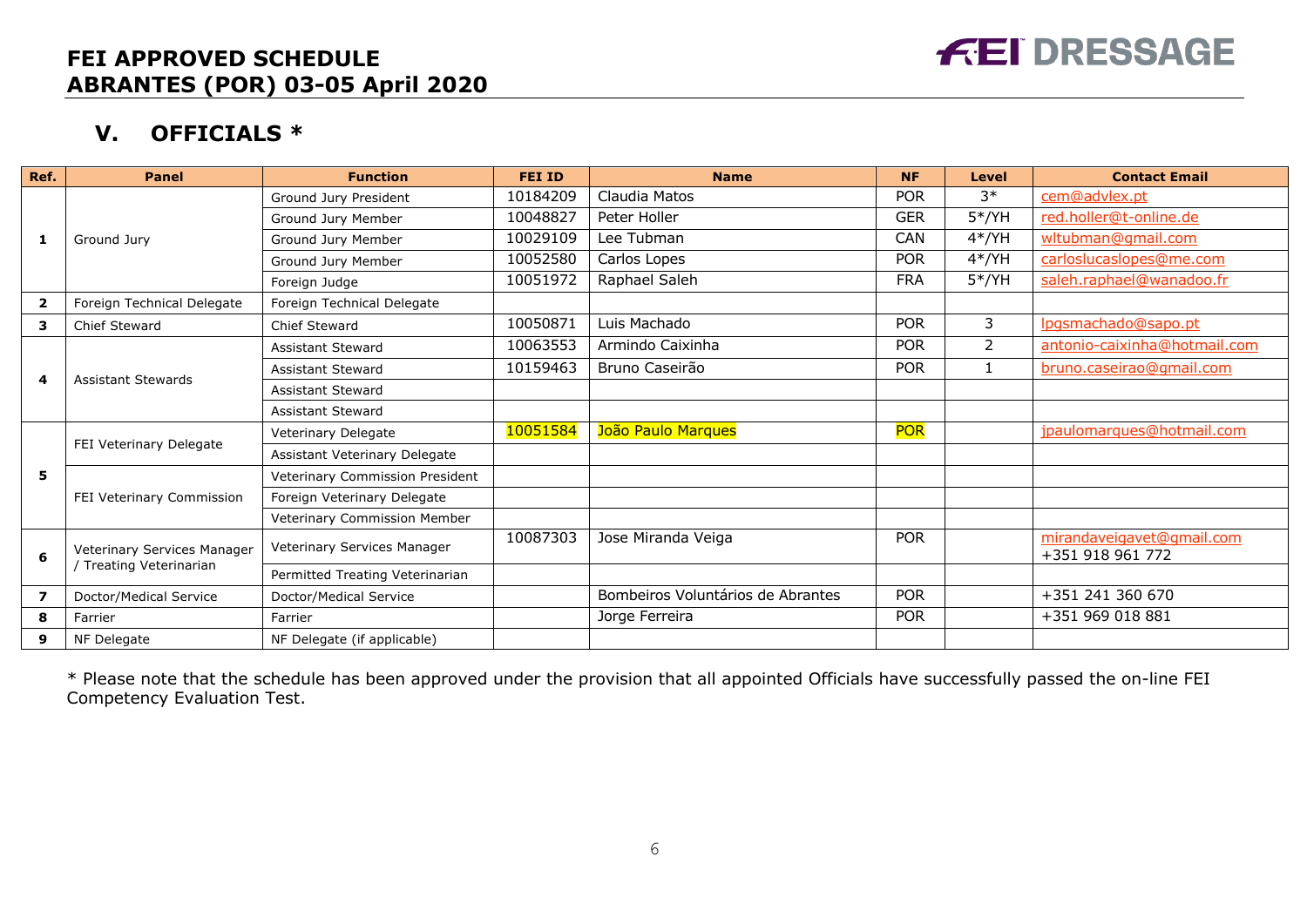# **VI. INVITATIONS**

| Number of NFs invited:                                                                                                                                                                                                            | ALL      |
|-----------------------------------------------------------------------------------------------------------------------------------------------------------------------------------------------------------------------------------|----------|
| State which NFs are invited:                                                                                                                                                                                                      | N/A      |
| Reserve NFs:                                                                                                                                                                                                                      | N/A      |
| Total Number of athletes:                                                                                                                                                                                                         | 60       |
| Number of home athletes:                                                                                                                                                                                                          | 25       |
| Number of athletes per NF:                                                                                                                                                                                                        | Max. 8   |
| Number of horses per athlete:                                                                                                                                                                                                     | Max. $2$ |
| $\mathbf{A}$ . The contract of the contract of the contract of the contract of the contract of the contract of the contract of the contract of the contract of the contract of the contract of the contract of the contract of th |          |

Athletes are invited by the Organiser through their NF.

One (1) groom per athlete.

The OC reserves the right to invite athletes (through their respective NF) in the limit of available entries and to limit the entries in order to judge 40 horses per day and per judge.

The OC reserves the right to increase or reduce the number of riders by NF and / or horses by rider in the case where nominative entries would be deficient or too numerous or according to the definitive entries. Any such changes will be immediately notified to all competitors, officials, NFs and FEI.

# **VII. ENTRIES**

- You must use the FEI Entry System for all categories of this Event: https://entry.fei.org
- You will find additional documentation on: https://inside.fei.org/fei/your-role/nfs/entry-system-dressage
- All Athletes and Horses participating in any International Competition must be registered with the FEI.
- Athletes and/or Horses present at the Event without having been entered through the FEI's Online Entry System will automatically be disqualified unless compelling circumstances warrant otherwise.

# **1.ENTRY DATES AND FEES:**

# **Deadlines for entries**

Definite Entries: 21/03/2020

Last date for substitutions: 30/03/2020

Entries have to be in accordance with art 423 of the Dressage Rules and art 116 of the General Regulations.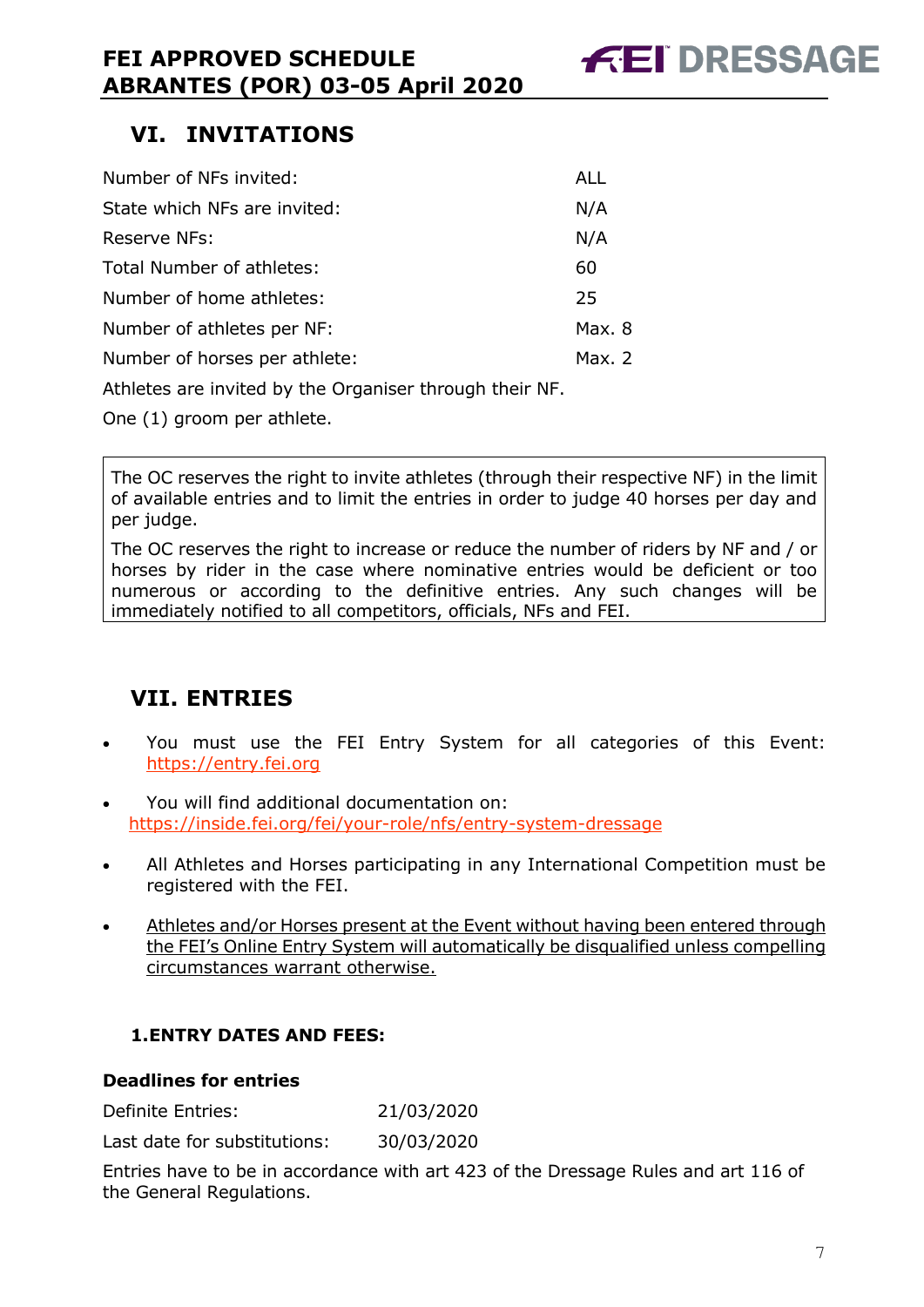|                                           | € 375 (VAT not included) |
|-------------------------------------------|--------------------------|
|                                           | € 400 (VAT not included) |
|                                           | €425 (VAT not Included)  |
| Stabling fee per horse (if any): included |                          |
| Starting fee per horse (if any): n/a      |                          |
|                                           |                          |
|                                           |                          |
|                                           | € 461,25                 |
|                                           | €492,00                  |
|                                           | € 522,75                 |
|                                           |                          |

Entries fees have to be paid until the definite entries date: 21/03/2020 by bank transfer to:

IBAN: **PT50 0033 0000 4539 4679 4430 5**

Swift: **BCOMPTPL**

Account holder name: **VDF – Vale de Ferreiros, Agro Turismo, Lda.**

The evidence of payment shall be sent to this email: **info@vdf.pt**

# **2.NO-SHOWS/LATE WITHDRAWALS:**

**NB:** In the case of withdrawals after the date of definite entries or no-shows the athlete or the respective NF will be held liable to reimburse the Organiser for the actual financial loss incurred by the Organiser (i.e. stabling and hotel expenses) as a result of the late withdrawal or no-show.

Amount charged: **€375**

# **3.ADDITIONAL FEES/CHARGES BY ORGANISING COMMITTEE:**

All other fees must be listed hereunder with the details of the amounts to be charged and approved by the FEI. Only fees approved by the FEI and listed in the approved Schedule can be charged by the Organiser.

EADCMP Fee:

Included in compulsory entry fee  $\Box$  Not included in compulsory entry fee  $\boxtimes$ 

Lower Level Events (CIMs) CHF 18 per horse per event (For definition of CIMs see Appendix E of the FEI General Regulations) Higher Level Events CHF 25 per horse per event (All other events not defined as CIM)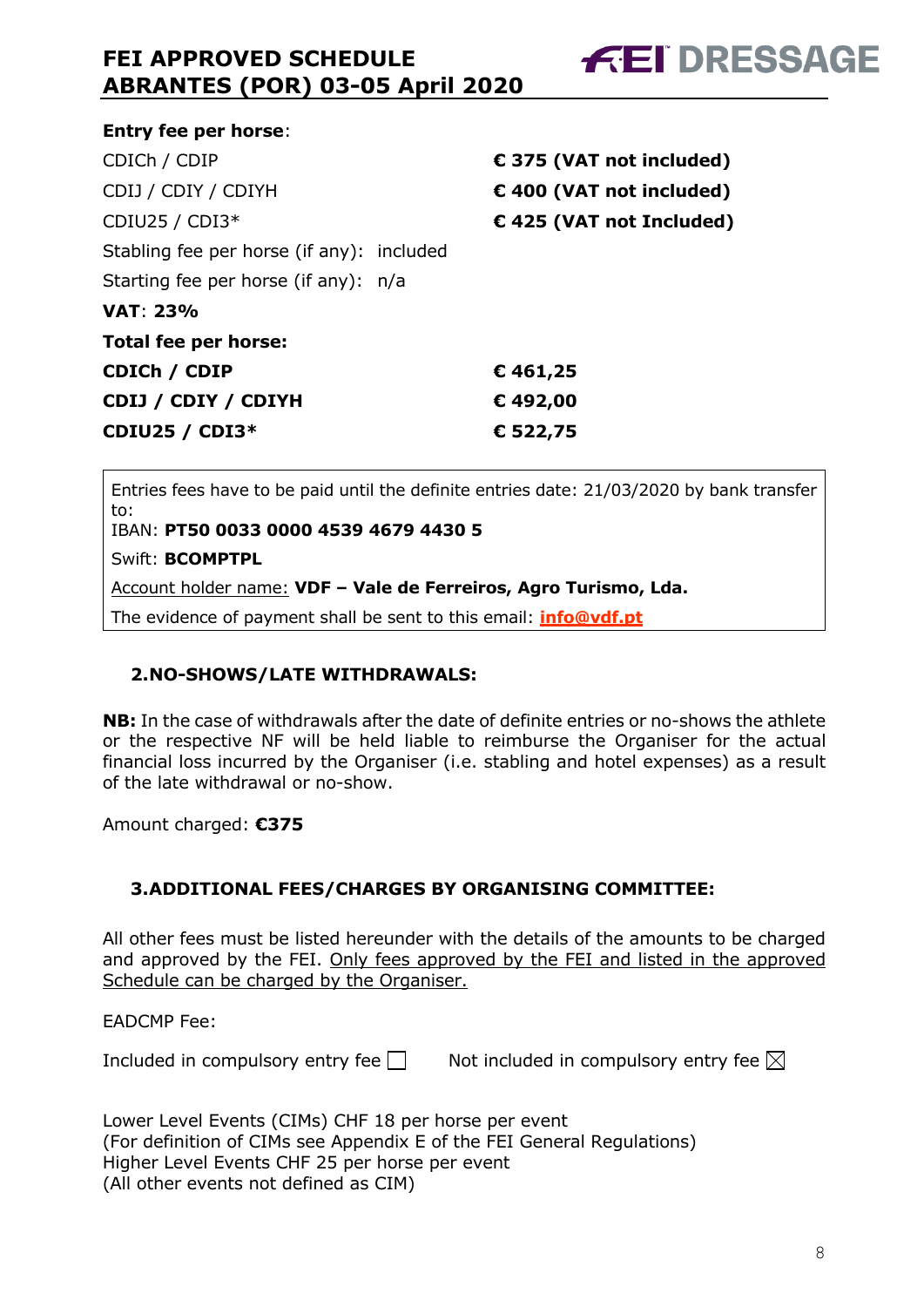| Electricity:         | $\epsilon$ 30 (Athletes have to opt out if not needed) |
|----------------------|--------------------------------------------------------|
| Manure disposal:     | € 25 per box                                           |
| Hay:                 | $\epsilon$ 12 per bale                                 |
| Straw:               | € 10 per bale                                          |
| Shavings:            | € 15 per bag                                           |
| Tack box *:          | € 125                                                  |
| Health papers:       | € 40                                                   |
| Non competing horse: | € 250                                                  |
|                      |                                                        |

Credit card fee: 5%

# **All aforementioned amounts are without VAT (VAT to be included at the mandatory rate of 23%)**

**FEI DRESSAGE** 

VAT Number of the Organiser: PT 509399460

\* Tack boxes are limited and have to be ordered in advance. They will be made available on a first come first serve basis.

# **4. DEGREE OF DIFFICULTY – FLOORPLAN GRAND PRIX FREESTYLE**

 $\Box$  DoD will be used.  $\Box$  DoD will not be used.  $\boxtimes$  Not Applicable.

Athletes are required to login using their own credentials on to http://dressagefreestyle.fei.org to create or assign their Grand Prix Freestyle floorplan at the latest 2 hours prior to:

 $\Box$  the horse inspection.

 $\Box$  the draw of the Grand Prix.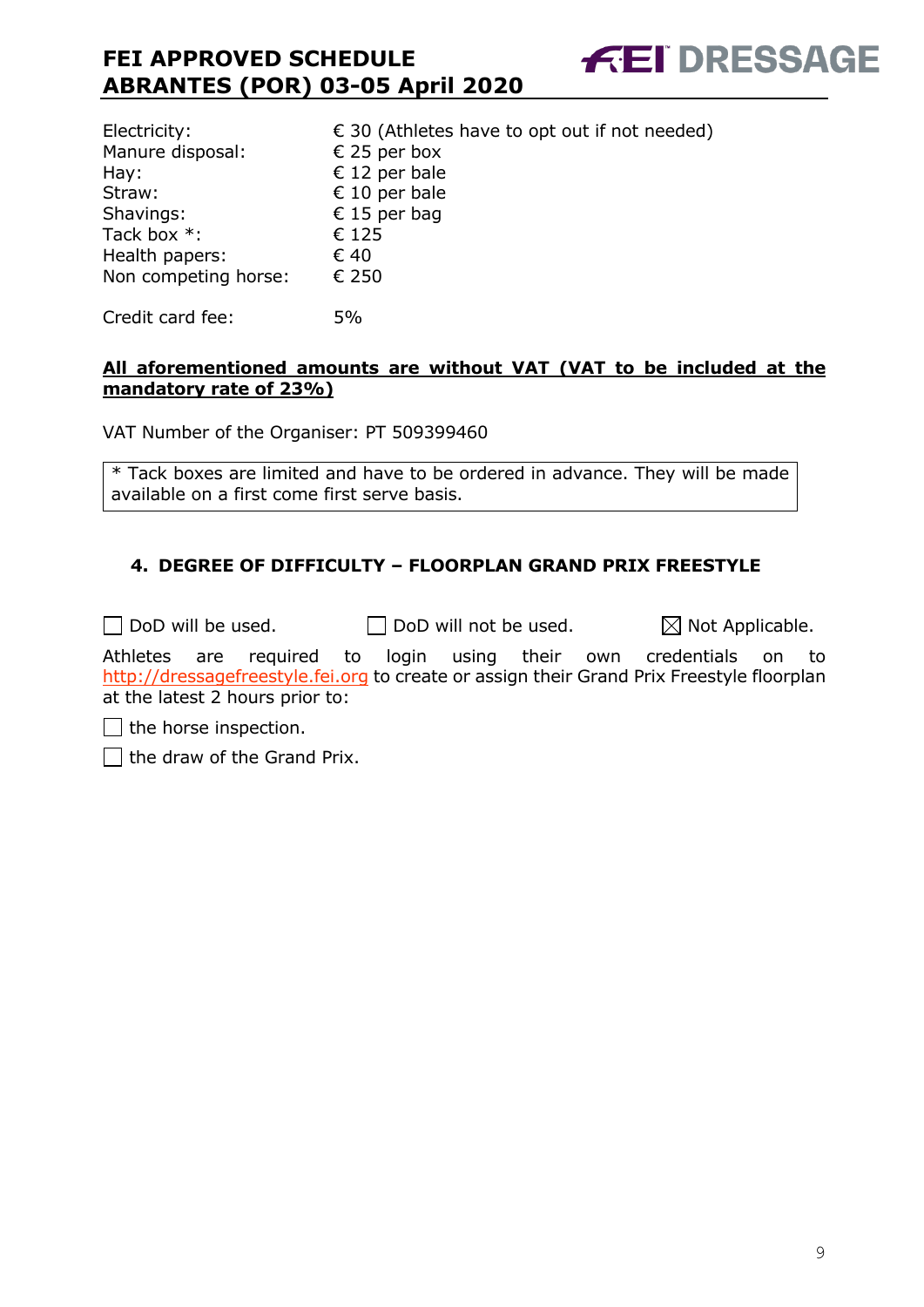# **VIII. TIMETABLE**

# **Competitions must not start before 08:00 and must not finish after 23:00 unless prior approval is granted by the FEI.**

**The current edition of Dressage Tests at the date of the show will be used and all tests must be ridden from memory.** https://inside.fei.org/fei/your-role/organisers/dressage/tests

|                           | Day                                                        | <b>Date</b> | <b>Time</b>     |  |
|---------------------------|------------------------------------------------------------|-------------|-----------------|--|
| • Opening of stables      | Wednesday                                                  | 01 April    | 15:00           |  |
| • Horse Inspection        | Friday                                                     | 03 April    | 15:00           |  |
|                           | Thursday                                                   | 02 April    | $15:00 - 18:00$ |  |
| • Familiarization         | Friday                                                     | 03 April    | $09:00 - 13:00$ |  |
| • Declaration of Starters | Not later than one (1) hour after the horse<br>inspection. |             |                 |  |
| $\bullet$ Draw:           |                                                            |             |                 |  |
| All competitions          | Friday                                                     | 03 April    | 15:40           |  |

| <b>Competitions CDIP:</b>        | Day      | <b>Date</b> | <b>Time</b> | <b>Prize Money</b> |
|----------------------------------|----------|-------------|-------------|--------------------|
| Competition 4 Ponies Team test   | Saturday | 04 April    | Not before  | N/A                |
|                                  |          |             | 8:00        |                    |
| Competition 15 Ponies Individual | Sunday   | 05 April    | Not before  | N/A                |
| test                             |          |             | 08:00       |                    |
| <b>Total Prize Money</b>         |          |             |             | N/A                |
| <b>Prizes in Kind</b>            |          |             |             | Trophies/rosettes  |

| <b>Competitions CDICh:</b>         | Day      | <b>Date</b> | <b>Time</b> | <b>Prize Money</b> |
|------------------------------------|----------|-------------|-------------|--------------------|
| Competition 5 Children Team test   | Saturday | 04 April    | Not before  | N/A                |
|                                    |          |             | 08:00       |                    |
| Competition 16 Children Individual | Sunday   | 05 April    | Not before  | N/A                |
| test                               |          |             | 08:00       |                    |
| <b>Total Prize Money</b>           |          |             |             | N/A                |
| <b>Prizes in Kind</b>              |          |             |             | Trophies/rosettes  |
|                                    |          |             |             |                    |

| <b>Competitions CDIJ:</b>         | Dav      | <b>Date</b> | <b>Time</b> | <b>Prize Money</b> |
|-----------------------------------|----------|-------------|-------------|--------------------|
| Competition 6 Juniors Team test   | Saturday | 04 April    | Not before  | N/A                |
|                                   |          |             | 08:00       |                    |
| Competition 17 Juniors Individual | Sunday   | 05 April    | Not before  | N/A                |
| test                              |          |             | 08:00       |                    |
| <b>Total Prize Money</b>          |          |             |             | N/A                |
| <b>Prizes in Kind</b>             |          |             |             | Trophies/rosettes/ |
|                                   |          |             |             | saddlery           |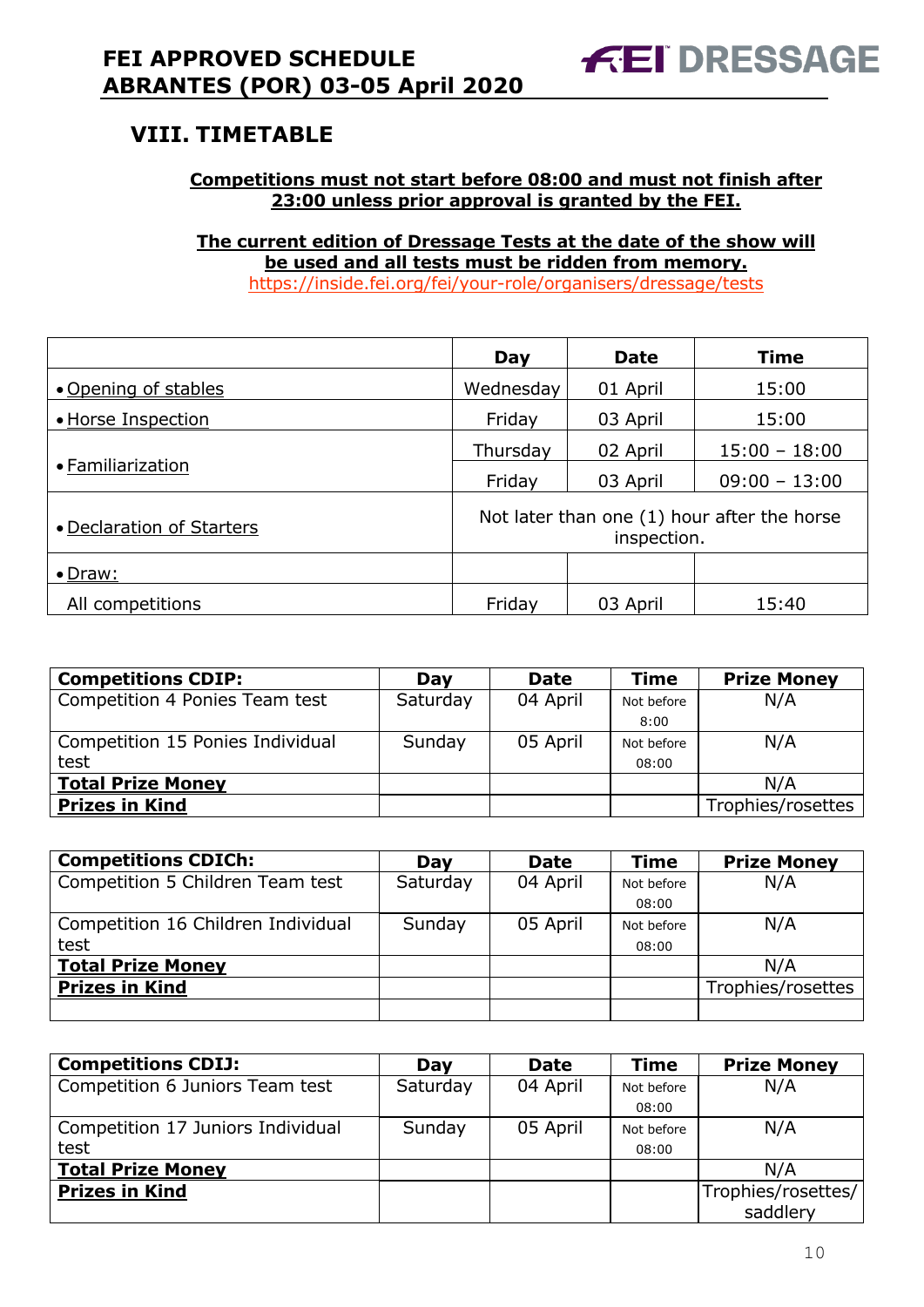

| <b>Competitions CDIY:</b>       | Day      | <b>Date</b> | <b>Time</b> | <b>Prize Money</b> |
|---------------------------------|----------|-------------|-------------|--------------------|
| Competition 7 Young Riders Team | Saturday | 04 April    | Not before  | 200€               |
| test                            |          |             | 08:00       |                    |
| Competition 18 Young Riders     | Sunday   | 05 April    | Not before  | 200€               |
| Individual test                 |          |             | 08:00       |                    |
| <b>Total Prize Money</b>        |          |             |             | 400€               |
| <b>Prizes in Kind</b>           |          |             |             | Trophies/rosettes  |

| <b>Competitions CDIU25:</b>     | Dav      | <b>Date</b> | <b>Time</b> | <b>Prize Money</b> |
|---------------------------------|----------|-------------|-------------|--------------------|
| Competition 8 Intermediate II   | Saturday | 04 April    | Not before  | 200 €              |
|                                 |          |             | 08:00       |                    |
| Competition 19 Grand Prix 16-25 | Sunday   | 05 April    | Not before  | 200 €              |
|                                 |          |             | 08:00       |                    |
| <b>Total Prize Money</b>        |          |             |             | 400€               |
| <b>Prizes in Kind</b>           |          |             |             | Trophies/rosettes  |

| <b>Competitions CDIYH:</b>    | Day      | <b>Date</b> | <b>Time</b> | <b>Prize Money</b> |
|-------------------------------|----------|-------------|-------------|--------------------|
| Competition 1 5YO Preliminary | Saturday | 04 April    | Not before  | 300€               |
|                               |          |             | 08:00       |                    |
| Competition 12 5YO Final      | Sunday   | 05 April    | Not before  | 300€               |
|                               |          |             | 08:00       |                    |
| Competition 2 6YO Preliminary | Saturday | 04 April    | Not before  | 300€               |
|                               |          |             | 08:00       |                    |
| Competition 13 6YO Final      | Sunday   | 05 April    | Not before  | 300€               |
|                               |          |             | 08:00       |                    |
| Competition 3 7YO Preliminary | Saturday | 04 April    | Not before  | 300€               |
|                               |          |             | 08:00       |                    |
| Competition 14 7YO Final      | Sunday   | 05 April    | Not before  | 300€               |
|                               |          |             | 08:00       |                    |
| <b>Total Prize Money</b>      |          |             |             | 1800€              |
| <b>Prizes in Kind</b>         |          |             |             | Trophies/rosettes  |

| <b>Competitions CDI3*:</b>           | Day      | <b>Date</b> | <b>Time</b> | <b>Prize Money</b> |
|--------------------------------------|----------|-------------|-------------|--------------------|
| <b>Competition 9 Prix St Georges</b> | Saturday | 04 April    | Not before  | 500€               |
|                                      |          |             | 08:00       |                    |
| Competition 20 Intermediate I        | Sunday   | 05 April    | Not before  | 500€               |
|                                      |          |             | 08:00       |                    |
| Competition 10 Intermediate A        | Saturday | 04 April    | Not before  | $0 \in$            |
|                                      |          |             | 08:00       |                    |
| Competition 21 Intermediate B        | Sunday   | 05 April    | Not before  | $0 \in$            |
|                                      |          |             | 08:00       |                    |
| Competition 11 Grand Prix            | Saturday | 04 April    | Not before  | 700€               |
|                                      |          |             | 08:00       |                    |
| Competition 22 Grand Prix Special    | Sunday   | 05 April    | Not before  | 700€               |
|                                      |          |             | 08:00       |                    |
| <b>Total Prize Money</b>             |          |             |             | 2400€              |
| <b>Prizes in Kind</b>                |          |             |             | Trophies/rosettes  |

# **GENERAL CLASSIFICATION AT THE END OF THE COMPETITIONS:**

None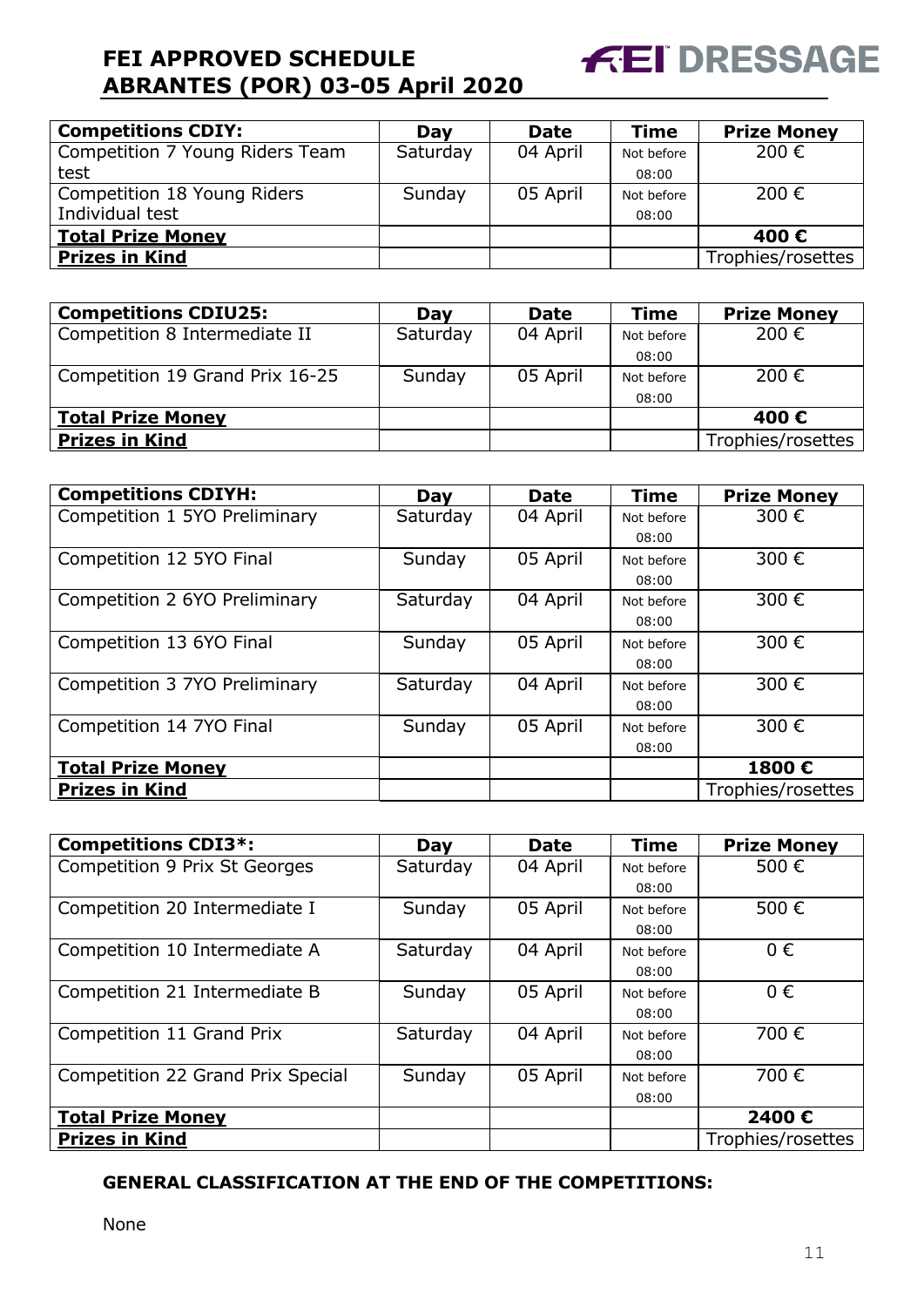

# **IX. COMPETITIONS DETAIL**

# **FIRST DAY: Saturday DATE: 04/042020**

# **COMPETITION No 1**

#### **CDIYH**

Test: FEI PRELIMINARY TEST for 5-year old horses Number of horses per athlete: 2 Open to: All entries of this test Draw/Art: Ordinary draw Art. 425.2 Prize money: 300 Breakdown: 100/80/50/35/35

\* \* \* \* \* \* \* \* \* \*

#### **COMPETITION No 2 CDIYH**

Test: FEI PRELIMINARY TEST for 6-year old horses Number of horses per athlete: 2 Open to: All entries of this test Draw/Art: Ordinary draw Art. 425.2 Prize money: 300 Breakdown: 100/80/50/35/35

\* \* \* \* \* \* \* \* \* \*

#### **COMPETITION No 3 CDIYH**

Test: FEI PRELIMINARY TEST for 7-year old horses Number of horses per athlete: 2 Open to: All entries of this test Draw/Art: Ordinary draw Art. 425.2 Prize money: 300 Breakdown: 100/80/50/35/35

\* \* \* \* \* \* \* \* \* \*

#### **COMPETITION No 4 CDI PONIES**

Test: FEI Pony Team Competition Number of horses per athlete: 2 Open to: All entries of this test Draw/Art: Ordinary draw Art. 425.2 Prize money: None

\* \* \* \* \* \* \* \* \* \*

#### **COMPETITION No 5 CDI CHILDREN**

Test: FEI Children Team Competition Number of horses per athlete: 2 Open to: All entries of this test Draw/Art: Ordinary draw Art. 425.2 Prize money: None

\* \* \* \* \* \* \* \* \* \* \*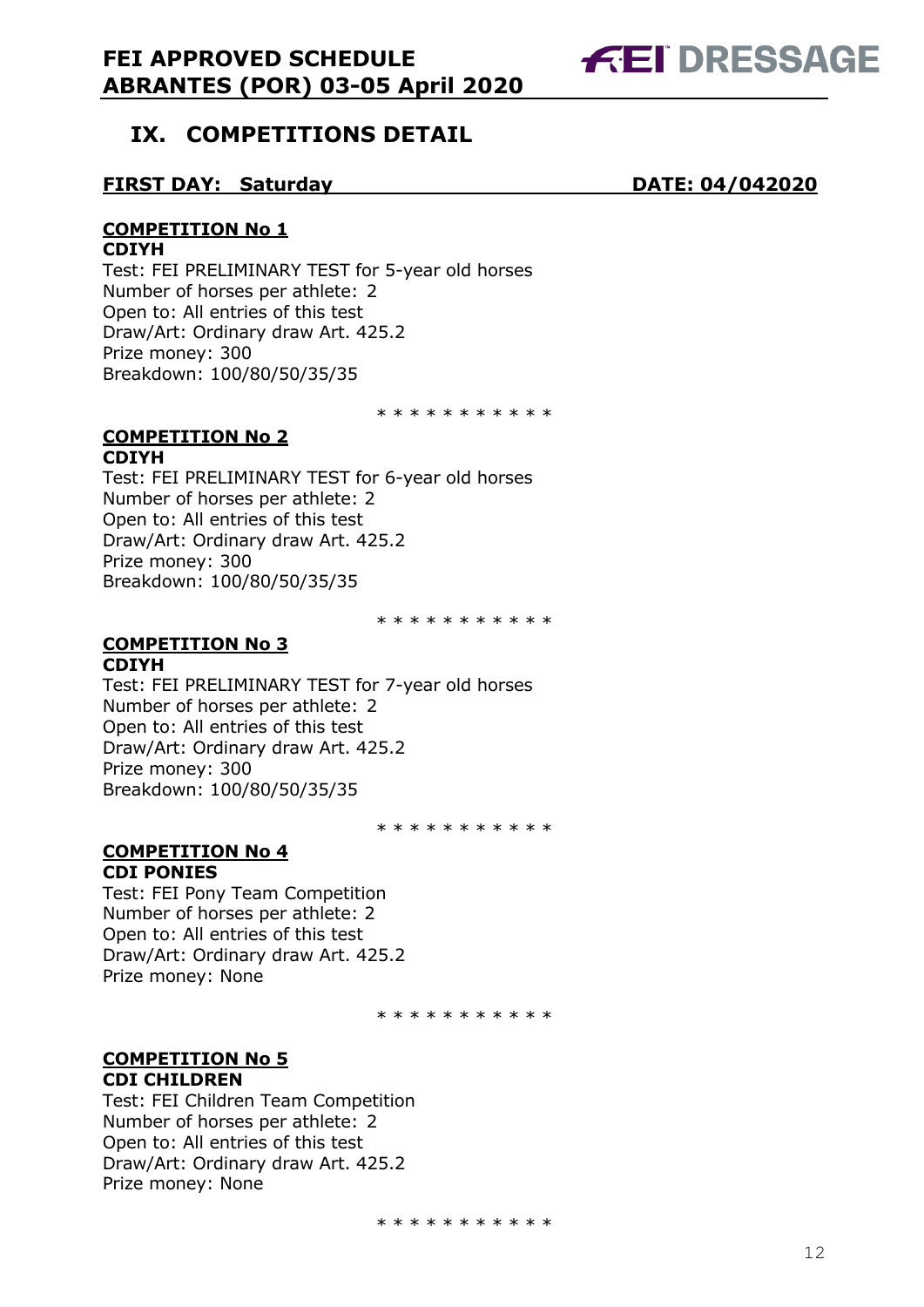# **COMPETITION No 6 CDI JUNIORS**

Test: FEI Junior Team Competition Number of horses per athlete: 2 Open to: All entries of this test Draw/Art: Ordinary draw Art. 425.2 Prize money: None

\* \* \* \* \* \* \* \* \* \*

**FEI DRESSAGE** 

\* \* \* \* \* \* \* \* \* \* \*

#### **COMPETITION No 7 CDI YOUNG RIDERS**

Test: FEI Young Rider Team Competition Number of horses per athlete: 2 Open to: All entries of this test Draw/Art: Ordinary draw Art. 425.2 Prize money: 200 Breakdown: 80/50/25/25/20

#### **COMPETITION No 8 CDIU25**

Test: FEI Intermediate II Number of horses per athlete: 2 Open to: All entries of this test Draw/Art: Ordinary draw Art. 425.2 Prize money: 200 Breakdown: 80/ 5 0 / 25/ 25/ 2 0 \* \* \* \* \* \* \* \* \* \*

# **COMPETITION No 9 CDI3**

Test: FEI Prix St -Georges Number of horses per athlete: 2 Open to: All entries of this test Draw/Art: Ordinary draw Art. 425.2 Prize money: 500 Breakdown: 150/100/75/75/50/50 \* \* \* \* \* \* \* \* \* \*

# **COMPETITION No 10 CDI3**

Test: FEI Intermediate A Number of horses per athlete: 2 Open to: All entries of this test Draw/Art: Ordinary draw Art. 425.2 Prize money: None Breakdown: 165 /13 5 /10 5/55/40 \* \* \* \* \* \* \* \* \* \*

#### **COMPETITION No 11 CDI3\***

Test: FEI Grand Prix Number of horses per athlete: 2 Open to: All entries of this test Draw/Art: Ordinary draw Art. 425.2.1.a Prize money: 700 Breakdown: 200/150/100/1 00/75/75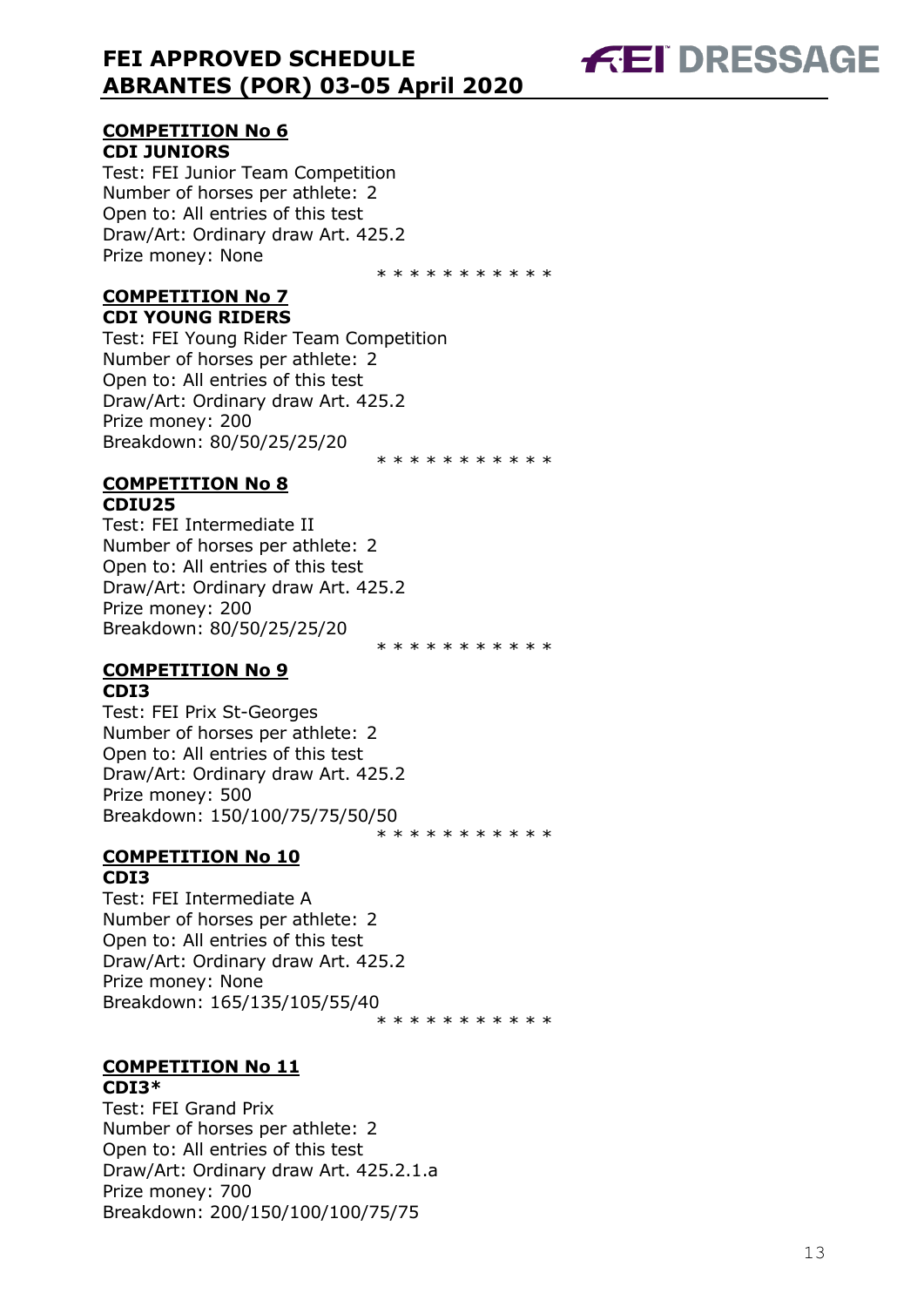

# **SECOND DAY: Sunday DATE:05/04/2020**

# **COMPETITION No 12 CDIYH**

Test: FEI FINAL TEST for 5-year old horses Number of horses per athlete: 2 Open to: All entries of this test Draw/Art: Ordinary draw Art. 425.2 Prize money: 300 Breakdown: 100/80/50/35/35

\* \* \* \* \* \* \* \* \* \*

#### **COMPETITION No 13 CDIYH**

Test: FEI FINAL TEST for 6-year old horses Number of horses per athlete: 2 Open to: All entries of this test Draw/Art: Ordinary draw Art. 425.2 Prize money: 300 Breakdown: 100/80/50/35/35

\* \* \* \* \* \* \* \* \* \*

#### **COMPETITION No 14 CDIYH**

Test: FEI FINAL TEST for 7-year old horses Number of horses per athlete: 2 Open to: All entries of this test Draw/Art: Ordinary draw Art. 425.2 Prize money: 300 Breakdown: 100/80/50/35/35

\* \* \* \* \* \* \* \* \* \*

#### **COMPETITION No 15 CDI PONIES**

Test: FEI Pony Individual Competition Number of horses per athlete: 2 Open to: All entries of this test Draw/Art: Ordinary draw Art. 425.2 Prize money: None

\* \* \* \* \* \* \* \* \* \*

#### **COMPETITION No 16 CDI CHILDREN**

Test: FEI Children Individual Competition Number of horses per athlete: 1 Open to: the best 18 combinations from the Children Team test. Draw/Art: Art. 425.8 Prize money: None

\* \* \* \* \* \* \* \* \* \*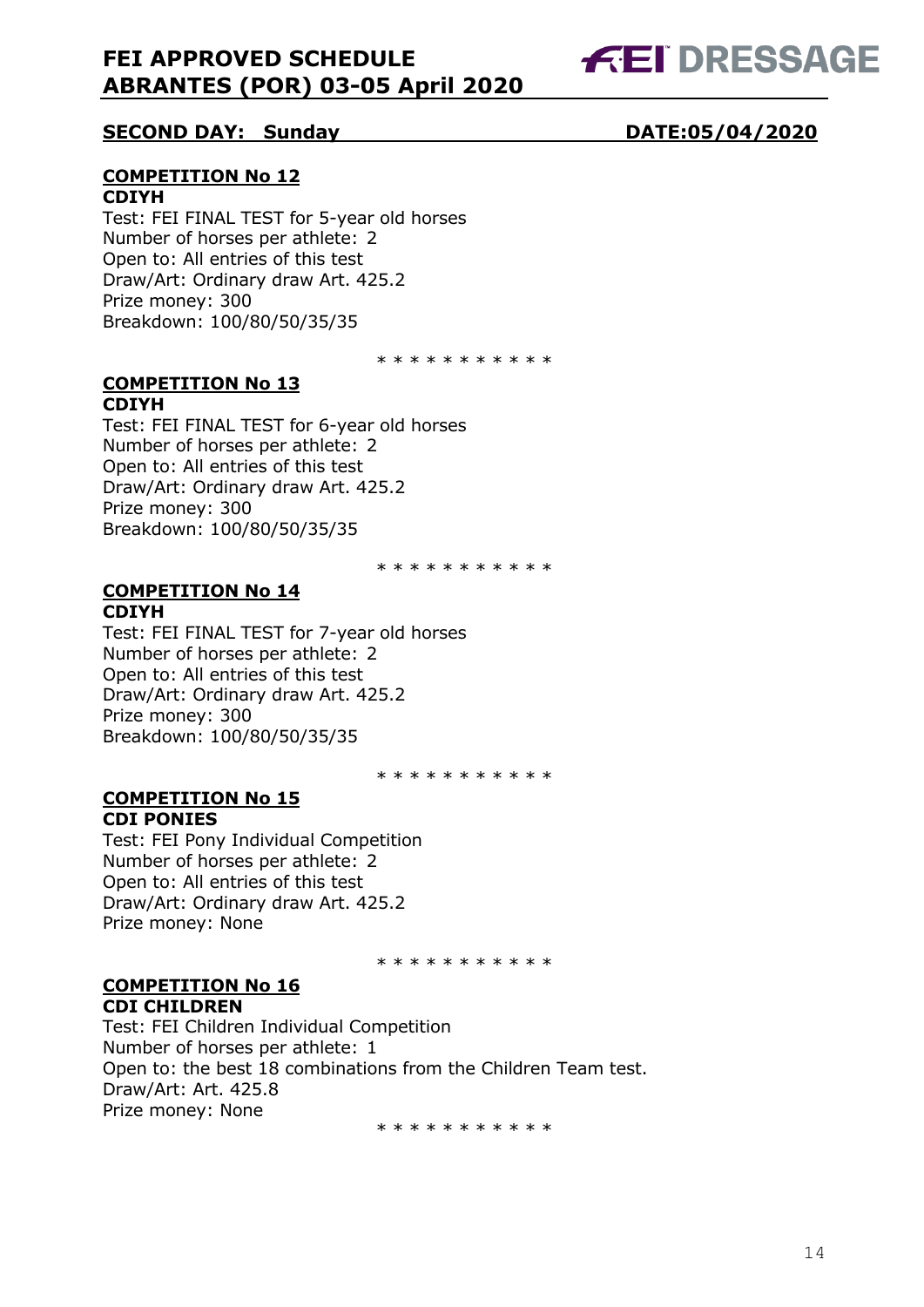# **FEI DRESSAGE**

# **COMPETITION No 17 CDI JUNIORS**

Test: FEI Junior Individual Competition Number of horses per athlete: 2 Open to: All entries of this test Draw/Art: Ordinary draw Art. 425.2 Prize money: None

\* \* \* \* \* \* \* \* \* \*

\* \* \* \* \* \* \* \* \* \* \*

### **COMPETITION No 18 CDI YOUNG RIDERS**

Test: FEI Young Rider Individual Competition Number of horses per athlete: 2 Open to: All entries of this test Draw/Art: Ordinary draw Art. 425.2 Prize money: 200 Breakdown: 80/50/25/25/20

#### **COMPETITION No 19 CDIU25**

Test: FEI Grand Prix 16-25 Number of horses per athlete: 2 Open to: All entries of this test Draw/Art: Ordinary draw Art. 425.2.1.a Prize money: 200 Breakdown: 80/50/25/25/20 \* \* \* \* \* \* \* \* \* \*

#### **COMPETITION No 20 CDI3**

Test: FEI Intermediate I Number of horses per athlete: 2 Open to: All entries of this test Draw/Art: Ordinary draw Art. 425.2 Prize money: 500 Breakdown: 150/100/75/75/50/50 \* \* \* \* \* \* \* \* \* \*

# **COMPETITION No 21 CDI3**

Test: FEI Intermediate B Number of horses per athlete: 2 Open to: All entries of this test Draw/Art: Ordinary draw Art. 425.2 Prize money: None Breakdown: 165/135/105/55/40 \* \* \* \* \* \* \* \* \* \*

#### **COMPETITION No 22 CDI3**

Test: FEI Grand Prix Special Number of horses per athlete: 1 Open to and compulsory for the 15 best combinations in Grand Prix (Competition nº 11) Draw/Art: Art. 425.4 Prize money: 700 Breakdown: 200/150/100/100/75/75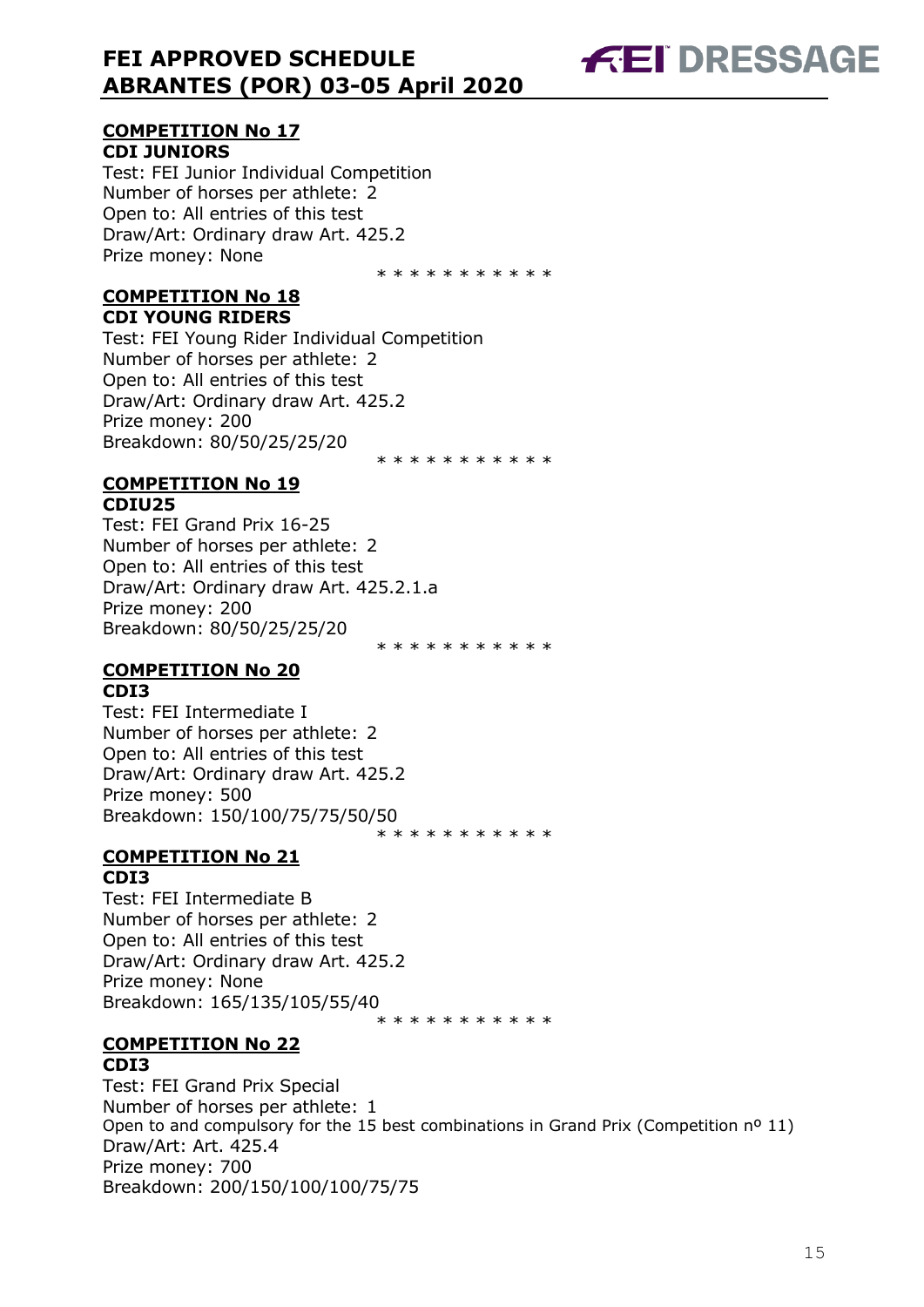**FEI DRESSAGE** 

# **X. FACILITIES OFFERED**

# **1.ATHLETES**

# **Accommodation.**

Hotel: Turismo Equestre Vale de Ferreiros Address: Rua da Cabeça Alta, 328, 2205 - 340 Pego, Abrantes Telephone: +351 926711263 Mail: info@vdf.pt At the expense of: The Organiser  $\Box$  or the Athlete  $\boxtimes$ 

# **Meals.**

At the expense of: The Organiser  $\Box$  or the Athlete  $\boxtimes$ 

# **2.GROOMS**

# **Accommodation.**

Requests for accommodation must be sent with entries.

At the expense of: The Organiser  $\Box$  or the Athlete  $\boxtimes$ 

# **Meals.**

At the expense of: The Organiser  $\Box$  or the Athlete  $\boxtimes$ 

**N.B.** Organiser's must provide proper sanitary conditions. The showering facilities should be sufficient for both male and female grooms with hot and cold water. Shower facilities as well as restrooms should at all times be in a state of cleanliness.

# **XI. LOGISTICAL/ADMINISTRATIVE/TECHNICAL INFORMATION**

# **1.DRAW**

Location of the draw: At the show office

# **2.COMPETITION ARENA(S)**

| Total dimensions: | $45 \times 90$ m (Competition arena - dimensions: 20 x 60 m) |
|-------------------|--------------------------------------------------------------|
| Type of Footing:  | Silica sand and geotextile                                   |

# **3.PRACTICE ARENA(S)**

| Total dimensions: | 20 x 60 m (Competition arena - dimensions: $20 \times 60$ m) |
|-------------------|--------------------------------------------------------------|
| Type of Footing:  | Silica sand and geotextile                                   |

# **4.STABLES**

Size of boxes:  $3 \text{ m} \times 3 \text{ m}$  (minimum  $3 \text{ m} \times 3 \text{ m} + 20 \%$   $3 \text{ m} \times 4 \text{ m}$ ) Stables are closed from 21:00 to 06:30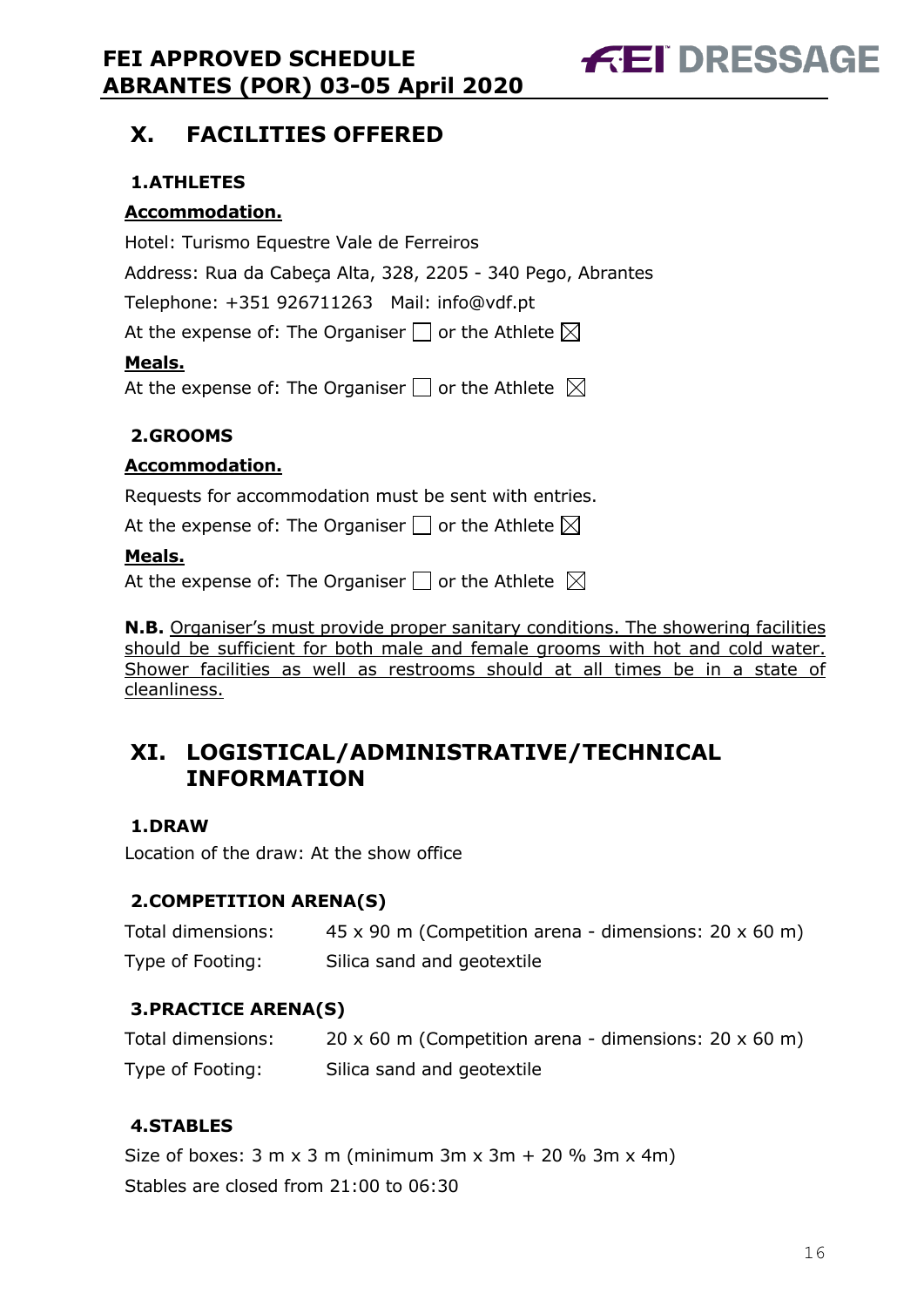# **FEI DRESSAGE**

# **5.PAPERLESS JUDGING**

Paperless Judging System: Yes  $\boxtimes$  No  $\Box$ 

Name Company / Contact person: Black Horse - Daniel Gohlen

Contact email: daniel@blackhorse-one.com

# **6.SCORING PROVIDER / TIMING PROVIDER**

Will you use a FEI Certified Service Provider to manage the scoring and timing at your Event?

(The list of certified Service Providers is available here: https://inside.fei.org/fei/your-role/it-services/it-providers/list)

Yes  $\Box$  No  $\boxtimes$ 

Name of Company: Black Horse

FEI Certified Service Provider ID number:

Contact person at Event:

Name: Daniel Göhlen

FEI ID number: 10055662

Contact email: daniel@blackhorse-one.com

The FEI may require to be provided with real time results data feed of your events according to FEI requirements; in this case you and your provider will be informed accordingly.

# **7.AVERAGE SCORE / OPEN SCORING**

Average Score and Open Scoring: Yes  $\Box$  No  $\boxtimes$ 

# **8.OTHER TECHNOLOGY/SERVICE PROVIDER(S)**

Will you use other technology/service provider(s) at your Event?

Yes  $\Box$  No  $\boxtimes$ 

Name of Company:

Contact person:

Name:

FEI ID number (if applicable):

Contact email:

Activity/Function:

(i.e.: Accreditations, Stable Management, Camera system, Sensors, etc…)

# **9.PRIZE GIVING CEREMONY**

The number of athletes required to present themselves for the prize-giving ceremony of each competition is 3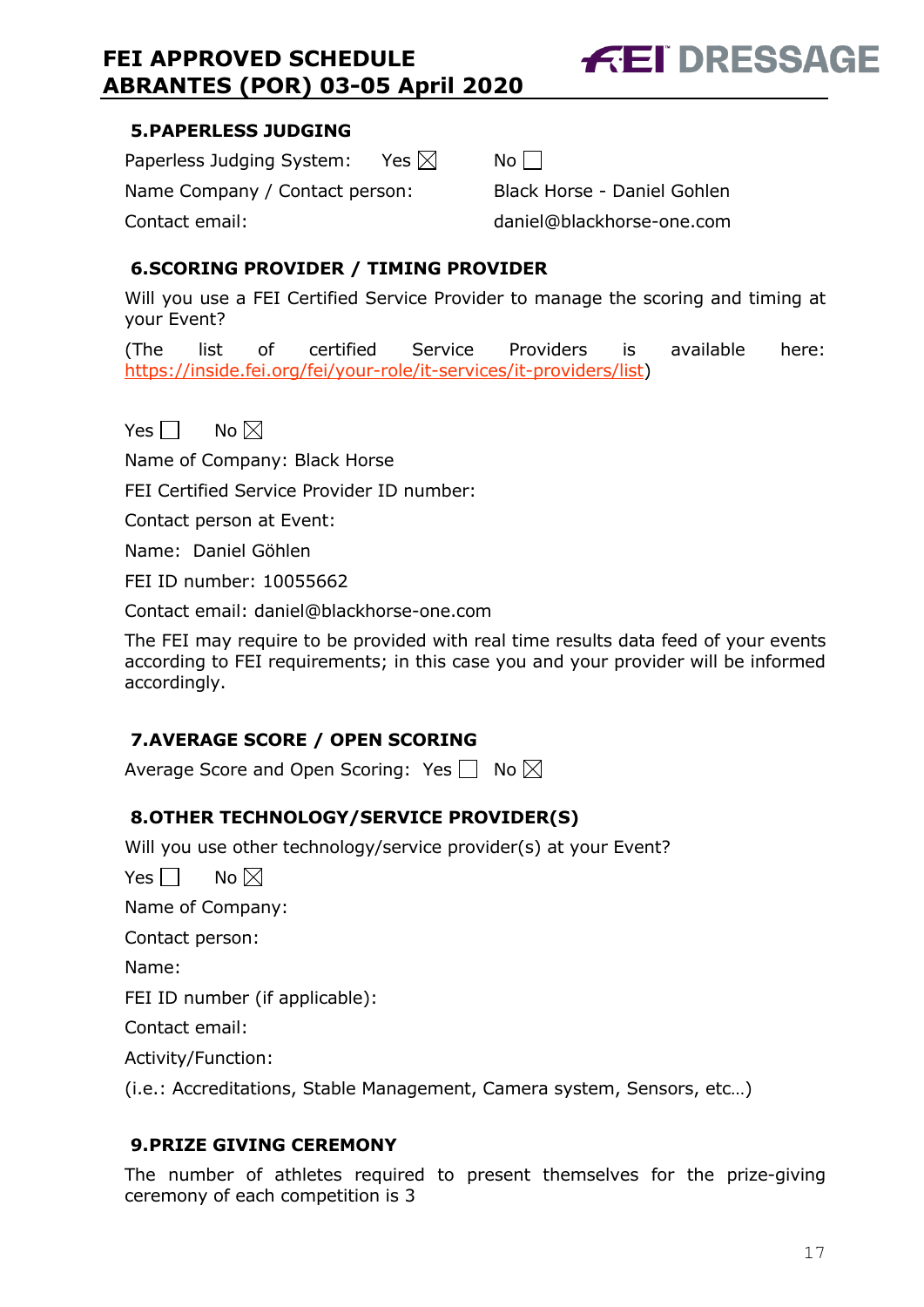

# **10. ADVERTISING ON ATHLETES AND HORSES**

The athletes are authorised  $\boxtimes$  not authorised  $\Box$  to carry the logo of their personal sponsor. The Chief Steward will check that the advertising and publicity on athletes and horses complies with Article 135 of the General Regulations.

# **11. TICKETING**

Are you selling ticket for spectator to attend your event: Yes  $\Box$  No  $\boxtimes$ 

Name of your ticketing provider:

Web address to buy ticket:

# **12. BETTING**

Betting will be authorised by the Organiser. Yes  $\Box$  No  $\boxtimes$ 

# **13. TRANSPORT REIMBURSMENT HORSES / PONIES**

Transport expenses to be paid by:

The Organiser  $\Box$  at entries ber km or the Athlete  $\boxtimes$ 

# **14. WELCOME**

The time and date of arrival of athletes, horses and their means of transport must be given to the Organiser in order to facilitate them on arrival.

# **15. LOCAL TRANSPORTATION - ARRANGEMENTS FROM HOTEL TO SHOWGROUNDS**

Walking distance  $\Box$ 

Organiser Shuttle Service  $\Box$ 

Public Transport  $\boxtimes$  to be paid by the Organiser  $\Box$  or the Athlete  $\boxtimes$ 

If paid by Athlete approximate cost per round trip: 3 EUR

Taxi:  $\boxtimes$  to be paid by the Organiser  $\Box$  or the Athlete  $\boxtimes$ .

If paid by Athlete approximate cost per round trip: 20 EUR

Other:

# **16. ENTRY RIGHT TO SHOWGROUNDS/ACCREDITED PERSONS**

Entry right to the stable area acc. to FEI Veterinary Regulations Art. 1008-1009.

NUMBER ACCREDITED PERSONS:

| Athlete: |                                                                      |
|----------|----------------------------------------------------------------------|
| Partner: |                                                                      |
| Groom:   |                                                                      |
|          | Horse Owner: 2 two (2) accreditations per horse acc. to FEI Passport |
| Other:   | Extra accreditation: 100€ per accreditation/per person               |
|          |                                                                      |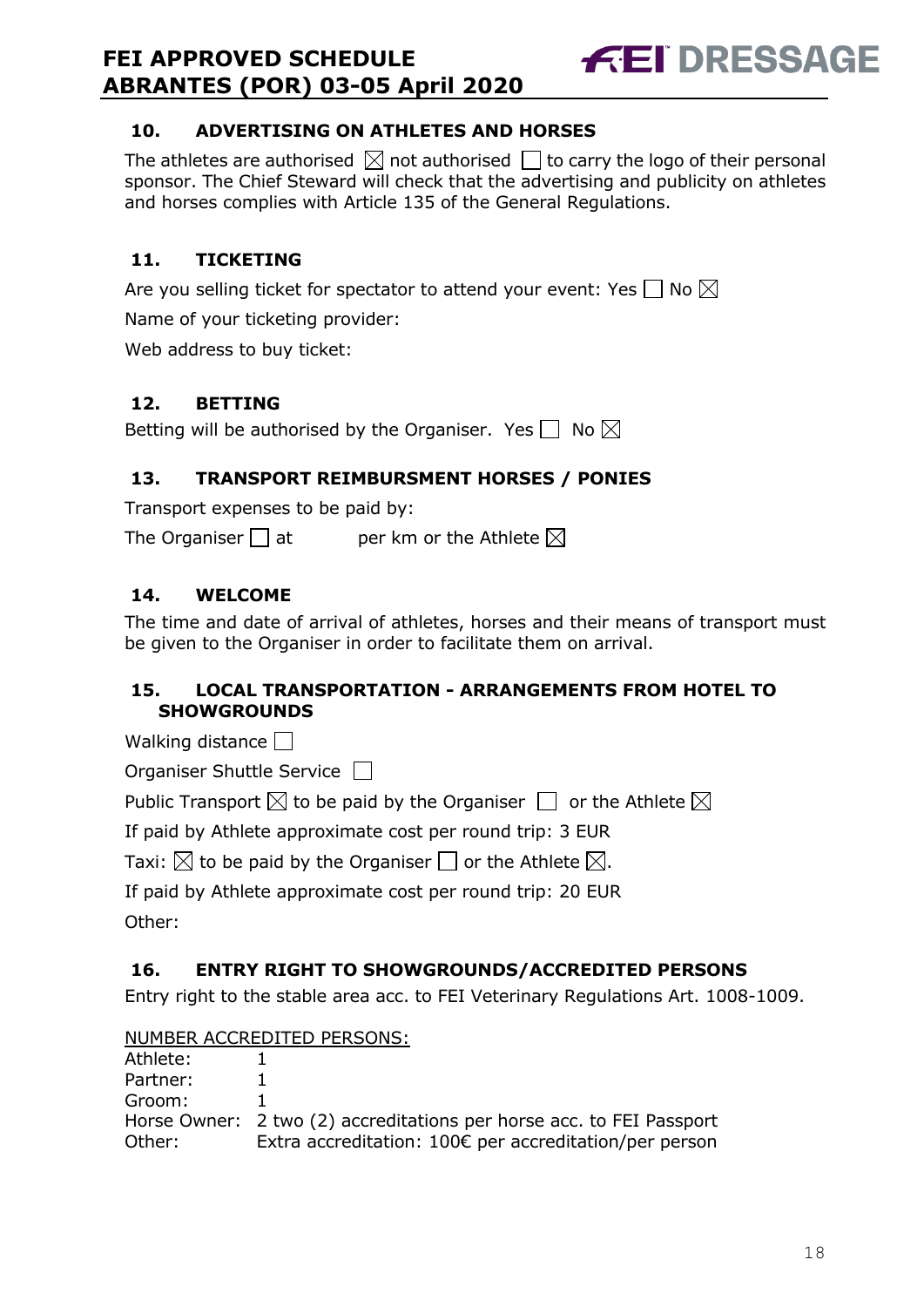

# **17. SUSTAINABILITY**

Please consider the environment when organising an FEI Event. Please find useful information on FEI Sustainability here: http://inside.fei.org/fei/your-role/organisers/handbook

# **XII. VETERINARY MATTERS**

# **1.CUSTOMS FORMALITIES**

| Name:          | Nuno Braamcamp                       |
|----------------|--------------------------------------|
| Address:       | Avenida 25 de Julho, 1200-868 Lisboa |
| Telephone:     | +351 213922040                       |
| Email:         | nuno.braamcamp@despachante.cdo.pt    |
| Opening hours: | 09 - 17 h                            |

# **2.HEALTH REQUIREMENTS**

#### **GENERAL**

In accordance with the FEI Code of Conduct for the Welfare of the Horse it is imperative that all Horses at FEI Events are physically fit and free from infectious disease before being allowed to compete.

# **ENTRY OF HORSES**

Required health tests and vaccinations: N/A Quarantine period: N/A Specimen Import Licence applied: N/A

# **3.NATIONAL REQUIREMENTS**

Horses moved from other member states (or outside) must be accompanied by an Identification Document. Directive 2009/156/EC Regulation (EC 5041 2008). Health papers are required for horses coming to Portugal 1-Horses coming from the rest of Portugal Transport and health certificate 2-Horses from EU: International Transport certificate valid between EU members 3-Horses coming from the others countries: valid certificate which required any moment of import.Square for Organiser to include additional details if necessary

# **4.PONIES**

FEI Veterinary Regulations, Chapter IX and Annex IX: For all Pony Events, Ponies must be available for Pony Measurement if requested by the FEI.

# **5.INJURY SURVEILLANCE**

FEI Veterinary Regulations, Chapter VIII: Horses participating in FEI Events are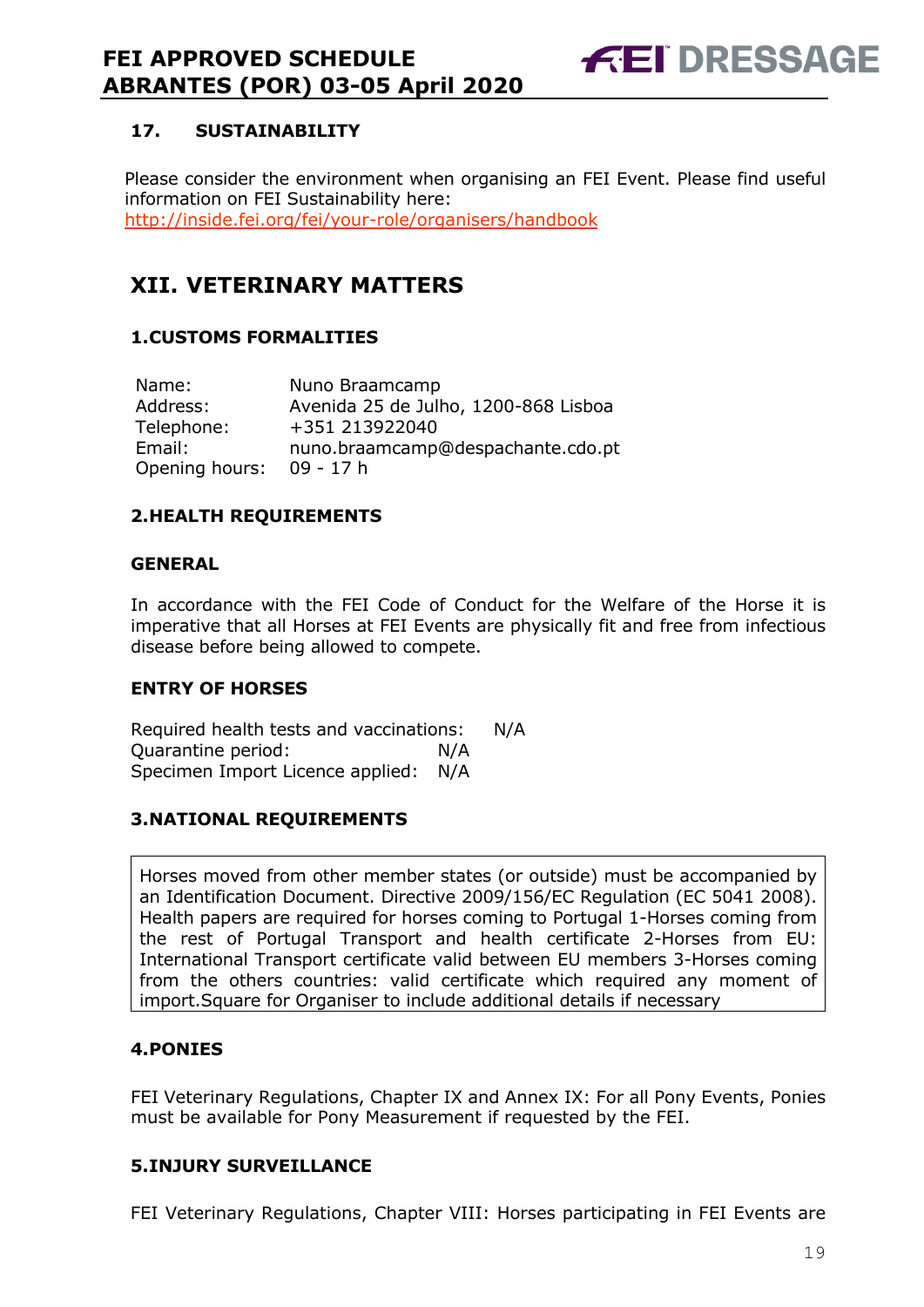subject to injury surveillance protocols; and in the event of fatality, a post mortem examination.

# **6.TRANSPORT OF HORSES**

Horses must be fit to travel and be transported in suitable vehicles. Any government requirements for disease testing and control must be requested well in advance, to ensure that the horse is in compliance by the time of arrival at the border of the country where the Event is taking place. Athletes, or their representatives, have the responsibility to comply with national legislation in both their country of origin and the host nation of the Event. Where necessary athletes must contact local government authorities or veterinary advisors for information regarding animal health requirements and transport legislation. Within the European Union (EU), this includes EU Council Regulation (EC) No 1/2005 concerning the protection of animals during transport within the Member States of the EU.

# **7.VENUE ARRIVAL INFORMATION & FITNESS TO COMPETE**

# **7.1 PASSPORTS. FEI General Regulations Article 137**

#### **For all issues relating to FEI Horse Passports/FEI Recognition Cards please contact your National Federation.**

All Horses competing at FEI Events must be registered with the FEI.

FEI Passports or FEI Recognition Cards (for those Horses with a national passport approved by the FEI) are compulsory for FEI Events.

NB: Horses entered in CIMs in their country of residence are not required to have an FEI Passport or FEI Recognition Card but must be properly registered with the FEI and identifiable (GRs 137.2).

Athletes who do not present a Horse's Passport and/or Recognition Card, or one that is not correctly validated or fail to meet other passport requirements will be **subject to Sanctions in accordance with Annex VI of the FEI Veterinary Regulations** and may not be allowed to compete.

**NB** for Horses permanently resident in a Member State of the European Union: all Horses must have a national EU passport in compliance with EU Regulations to which a FEI Recognition card is applied. The exception to this being Horses in possession of an FEI passport which has been continually revalidated without interruption.

#### **7.2 VACCINATIONS - EQUINE INFLUENZA. FEI Veterinary Regulations Article 1003**

Horses competing at FEI Events must comply with the requirements for Equine Influenza vaccination in accordance with the Veterinary Regulations and as summarised below.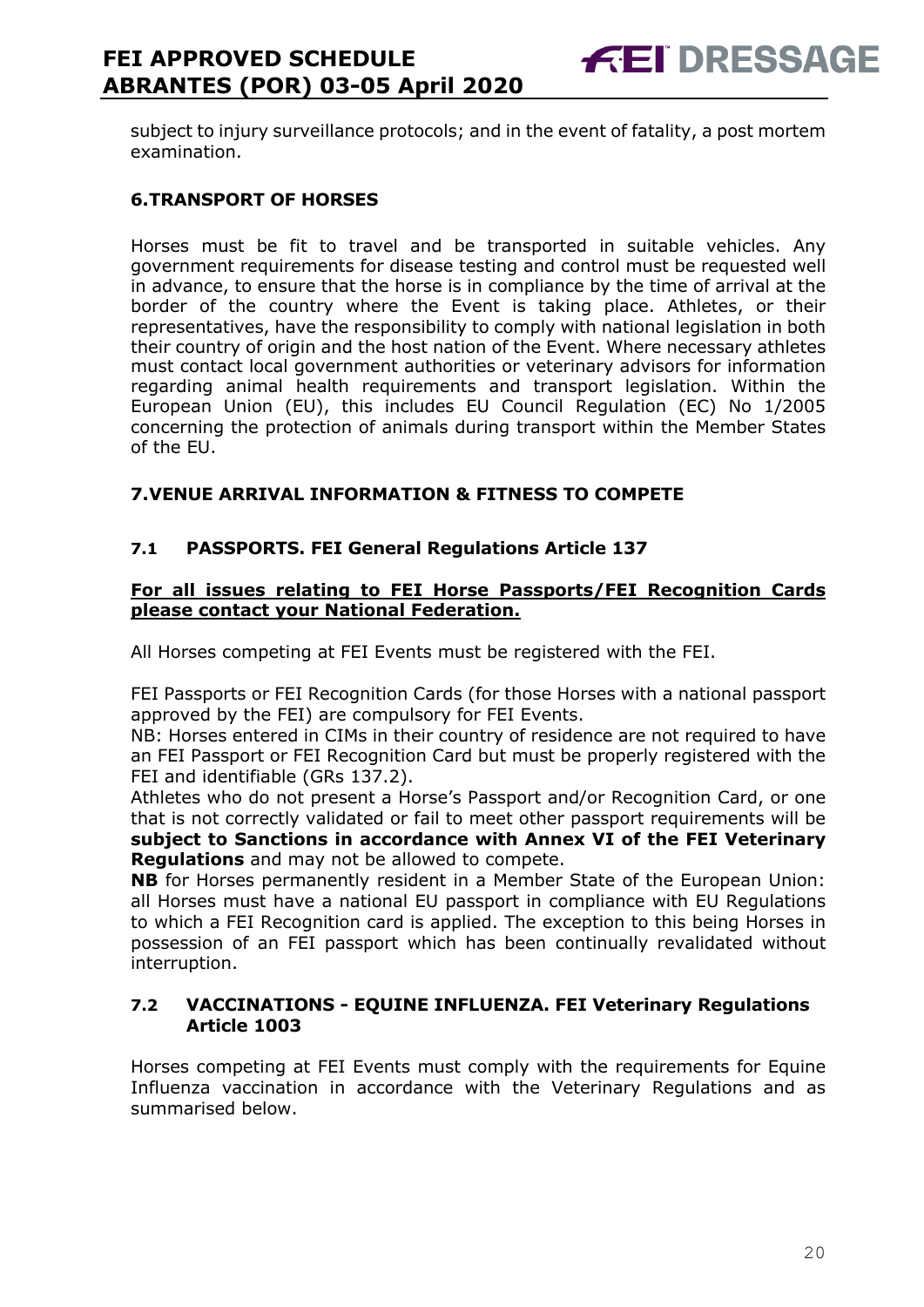| <b>VACCINATION</b>    | <b>PROTOCOL</b>                                                                   | <b>ELIGIBILITY TO ENTER</b><br><b>VENUE</b> |
|-----------------------|-----------------------------------------------------------------------------------|---------------------------------------------|
| <b>Primary Course</b> | 1 <sup>st</sup> Vaccination: day 0                                                | May compete 7 days after the                |
|                       | 2 <sup>nd</sup> Vaccination: day 21-92                                            | 2 <sup>nd</sup> Vaccination                 |
| <b>First Booster</b>  | Within 7 months of the $2^{nd}$                                                   | May compete for 6 months $+21$              |
|                       | days after the 2 <sup>nd</sup> vaccination of<br>vaccination of<br>the<br>Primary |                                             |
|                       | Course                                                                            | the Primary Course                          |
|                       |                                                                                   | Must not compete in the 7 days              |
|                       |                                                                                   | after receiving a vaccination               |
|                       |                                                                                   |                                             |
| <b>Boosters</b>       | MINIMUM: within one year of                                                       | Must have been vaccinated                   |
|                       | previous booster vaccination                                                      | within 6 months $+21$ days                  |
|                       | <b>IF COMPETING:</b> must be in                                                   | before arriving at the Event                |
|                       | the 6 months $+21$ days of the                                                    | Must not compete in the 7 days              |
|                       | booster previous vaccination                                                      | after receiving a vaccination               |

All FEI registered Horses intending to compete at FEI Events (including CIMs) must be vaccinated against Equine Influenza in accordance with these VRs. The exception being if the applicable domestic legislation prevents the use of Equine Influenza vaccines within the relevant territory

# **7.3 EXAMINATION ON ARRIVAL. FEI Veterinary Regulations Article 1031**

On arrival at an Event venue, all Horses must undergo an examination by a veterinarian to confirm their identification from their passport and micro-chip ID (where present), their vaccination status and general health. To protect all horses attending events, any Horse with a questionable health status concerning vaccination, disease or other concerns, must be stabled within the isolation facilities provided by the Organising Committee pending a decision on entering the venue.

# **7.4 HORSE INSPECTIONS. FEI Veterinary Regulations Articles 1034- 1042**

All Horses will be assessed for their fitness to compete during the Horse Inspection. Any Horse demonstrating questionable fitness may be referred to the Holding Box for further veterinary examination. Horses not deemed fit to compete by the Inspection Panel will not be permitted to compete.

#### **7.5 LIMB SENSITIVITY EXAMINATION. FEI Veterinary Regulations Articles 1048-1053**

All Horses are subject to examination under the protocol for abnormal limb sensitivity throughout the period of an Event. For Jumping that includes, but is not limited to, between rounds and before the Jump Off. For Endurance that includes, but is not limited to, pre-ride, during the ride and after the ride. Horses may be examined once or on multiple occasions during the Period of an Event. Horses may be selected for examination under the protocol randomly or they may be targeted. All Horses selected to be tested must submit promptly to the examination or are subject to immediate disqualification. There is no obligation to examine any specific number of Horses at an Eve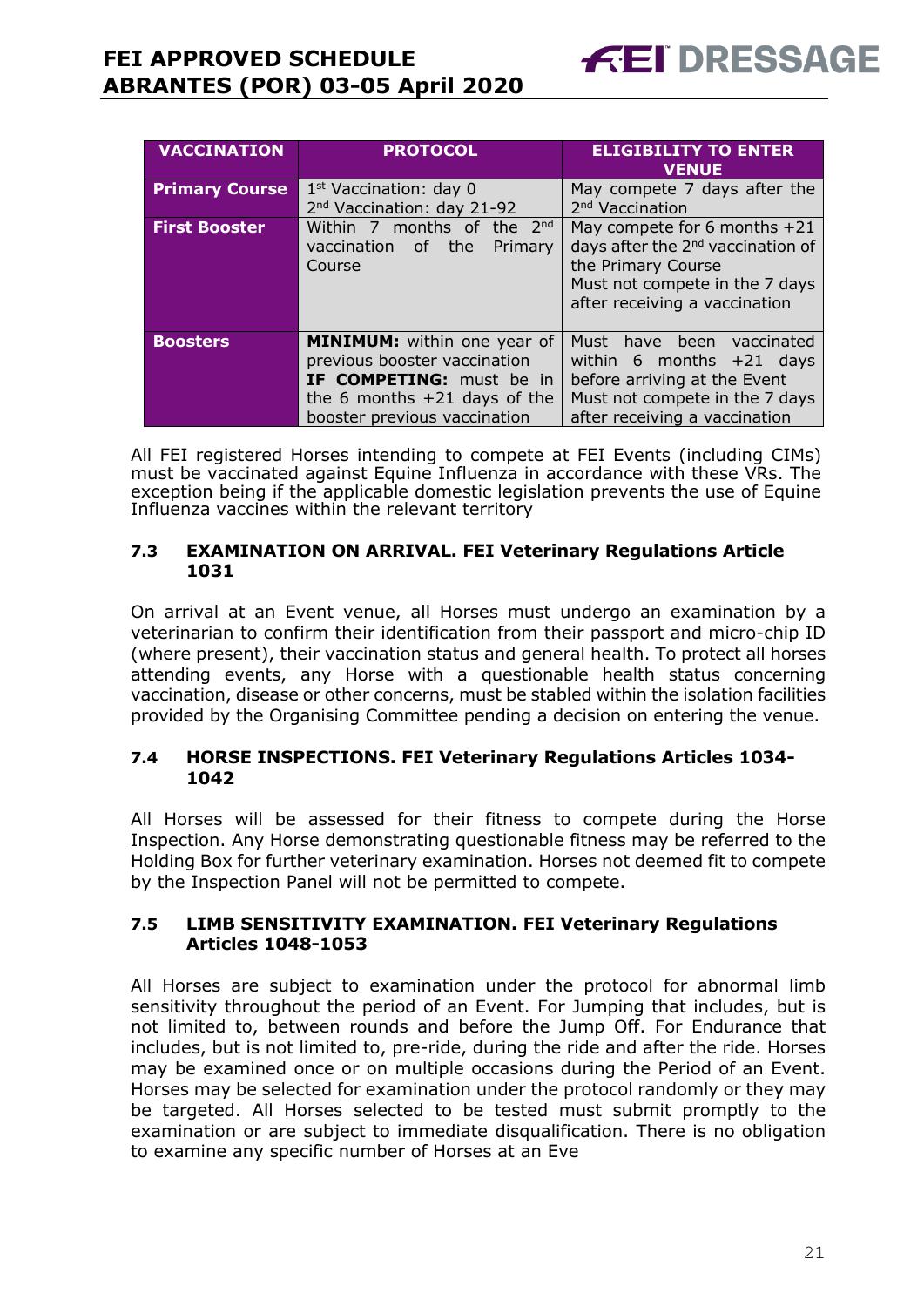# **8. EQUINE ANTI-DOPING AND CONTROLLED MEDICATION PROGRAMME (EADCMP). FEI Regulations, Chapter VII**

# **8.1 SAMPLING. FEI Veterinary Regulations Chapter VII**

All horses competing at FEI Events may be subject to sampling for the presence of Prohibited Substances in accordance with the Anti-Doping and Controlled Medication Regulations (EADCMRs). Horses may be selected for sampling in accordance with obligatory testing, targeted or random sampling procedures. Refer to FEI Financial Charges for details of fees relating to Equine and Human Anti-Doping program (EADCMP), which OCs/NFs have the right to charge to the athlete (applicable for all FEI events worldwide).

# **8.2 ELECTIVE TESTING. FEI Veterinary Regulations Article 1058**

Elective Testing may be carried out prior to an Event to check for the presence of Prohibited Substances. Please refer to https://inside.fei.org/fei/cleansport/horses for information and details.

# **XIII. HUMAN ANTI-DOPING**

Athletes can be tested at any FEI Event, by the FEI or by other Anti-Doping Organisations with Testing jurisdiction. Organisers will have the responsibility to provide facilities and staff/volunteers to facilitate such Testing if requested by the FEI as outlined in article 22.3 of the FEIs' Anti-doping Rules for Human Athletes (ADRHA).

The ADRHA rules are published on the FEI's website at http://inside.fei.org/content/anti-doping-rules

# **XIV. ADDITIONAL INFORMATION**

# **1.INSURANCES AND NATIONAL REQUIREMENTS**

Equestrian sports involve inherent dangerous risks. To the greatest extent permitted by law, the FEI and the FEI Event Organiser shall NOT be liable for any damages relating to loss of property or injury of any kind to Athletes, Owners, Support Personnel or Horses at or in connection with an FEI Event and the FEI expressly excludes all such liability.

# **1.1 ATHLETES, OWNERS AND SUPPORT PERSONNEL**

#### **1.1.1 Personal Accident and Health Insurance**

It is your responsibility as an Athlete/Owner/ Support Personnel to ensure that you have adequate personal accident insurance in place to cover your participation at FEI Events and in particular to insure against any personal injury or medical expenses arising from an accident, injury or illness which may occur at a FEI Event.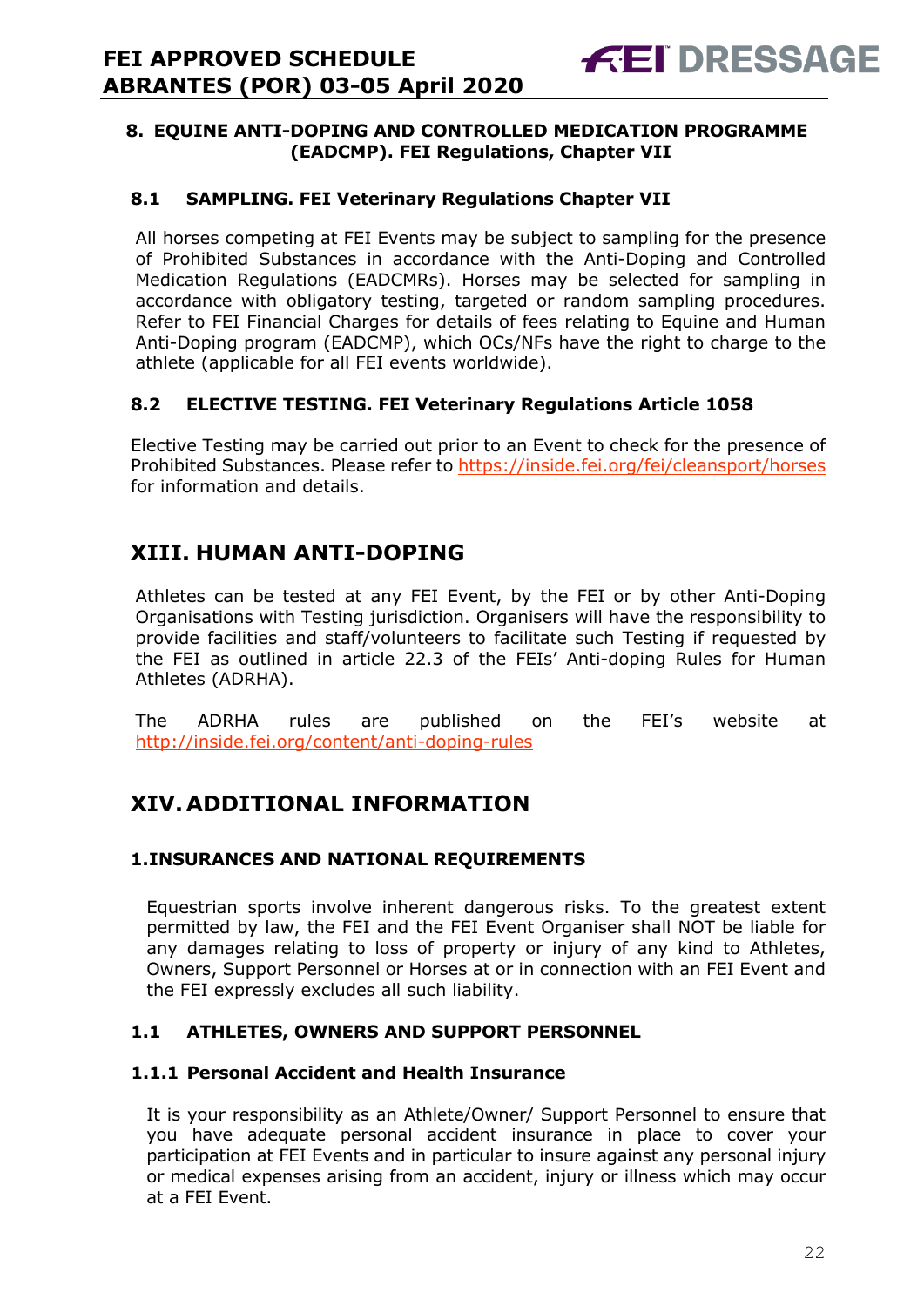You should check with your National Federation to confirm if your National Federation's insurance policy (if any) covers personal accidents and/or illnesses which may occur when you are attending at/participating in FEI Events.

**FEI DRESSAGE** 

If your National Federation does not have a personal accident/health insurance policy or if the National Federation's insurance policy does not cover personal accident or health claims, then you should obtain your own personal accident and health insurance policy to cover your attendance/participation at FEI Events.

# **1.1.2 Personal Property Insurance**

You should also ensure that you are insured against property loss, theft or damage which may occur at an FEI Event.

Again, the advice is to check with your National Federation to confirm if they have an insurance policy in place which would cover you in case of such property loss, theft or damage. If not, then you should obtain your own personal property insurance to cover such situations.

# **1.1.3 Press Equipment**

Press equipment and other items left in the Press workroom, Press lockers, the Press Tribune or anywhere on the showgrounds are left entirely at the owner's risk. The Organising Committee does not accept any responsibility for any loss or damage to such equipment or items. Members of the Press are advised not to leave any equipment or personal items unattended.

# **1.2 ATHLETES AND OWNERS**

# **1.2.1 Third Party Liability Insurance**

As an Athlete/Owner you are personally responsible for damages to third parties caused by you, your employees, Support Personnel, your agents or your Horses. You are, therefore, strongly advised to take out third-party liability insurance providing full coverage in relation to FEI Events at home and abroad, and to keep the policy up to date.

The FEI and the Organiser will NOT be responsible for any damage caused to third parties by you, your employees, Support Personnel, your agents or your Horses.

# **1.2.2 Additional Liability Information**

N/A

# **1.2.3 Horse Insurance**

As an Owner you should ensure that your Horses are adequately insured against any injuries or illnesses they may sustain while participating at a FEI Event.

# **2.PROTESTS/APPEALS**

To be valid, all Protests and Appeals must be made in writing and accompanied by a deposit of CHF 150.- or equivalent.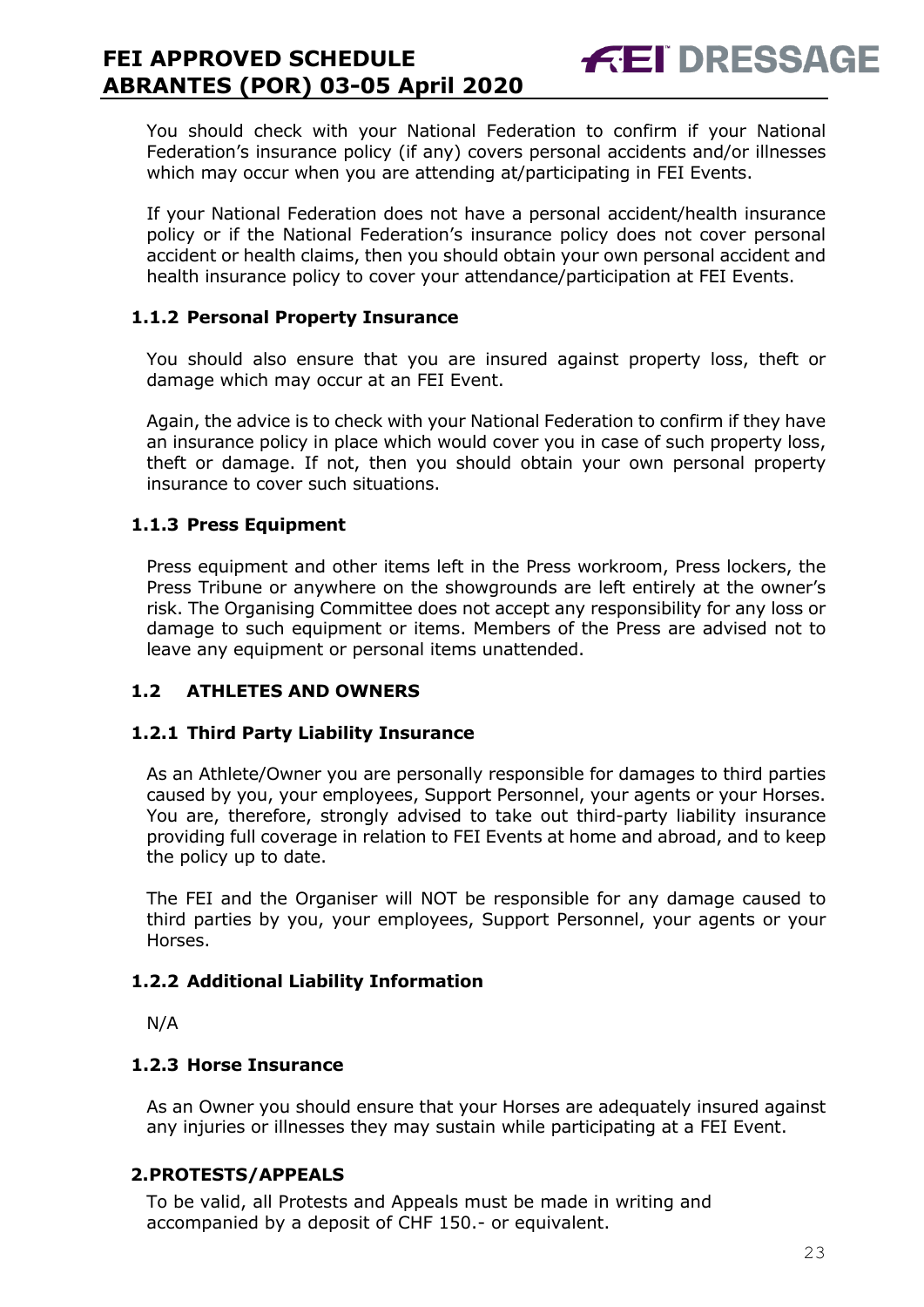**FEI DRESSAGE** 

Protest and appeal forms are available on the FEI website: Protest: http://inside.fei.org/sites/default/files/FEI%20Protest%20Form.pdf Appeal: http://inside.fei.org/sites/default/files/FEI%20Appeal%20Form.pdf

# **3.DISPUTES**

In the event of any discussion concerning the interpretation of the schedule (in translated languages), the English version will be decisive.

# **4.MODIFICATION TO SCHEDULE**

In exceptional circumstances, together with the Approval of the Chefs d'Equipe, host NF delegate, if any, and the Ground Jury, the OC may change the schedule in order to clarify any matters arising from an omission or due to unforeseen circumstances. Any such changes must be notified to all Athletes and Officials as soon as possible and they must be reported to the FEI by the Foreign Judge.

# **5.ADDITIONAL INFORMATION FROM THE ORGANISER**

# **5.1. DOGS**

All dogs must be leashed and affixed to a human or stationary object on the showground and in the stable area. Violation of this rule will incur a fine of CHF 100 per offence and, in case of repeated offence at the Event, may lead to exclusion from the Venue (Art. 109.13 General RG)

# **5.2 SMOKING**

Smoking is not allowed in the stables.

# **Age of Athletes and Horses according to the Event's Category:**

| <b>Event's Category</b>               | <b>Age of Athletes</b>                     | <b>Age of Horses</b>        |
|---------------------------------------|--------------------------------------------|-----------------------------|
| <b>Grand Prix/Grand Prix Special/</b> | As of 16 <sup>th</sup> year                | Min 8 y.o.                  |
| <b>Grand Prix Freestyle/</b>          |                                            |                             |
| <b>Intermediate II/Intermediate</b>   |                                            |                             |
| A/ Intermediate B                     |                                            |                             |
| Prix St. Georges/Intermediate         | As of 16 <sup>th</sup> year                | Min. 7 y.o.                 |
| I/ Intermediate I Freestyle           |                                            |                             |
| CH-Y/CDIY/CDIOY                       | As of $16^{th}$ year to end $21^{st}$ year | Min. 7 y.o.                 |
| CH-J/CDIJ/CDIOJ                       | As of $14th$ year to end $18th$ year       | Min. 6 y.o.                 |
| CH-P/CDIP/CDIOP                       | As of $12^{th}$ year to end $16^{th}$ year | Min. 6 y.o.                 |
| CH-Ch/CDICh/CDIOCh                    | As of $12^{th}$ year to end $14^{th}$ year | Min. 6 y.o.                 |
| CH-U25/CDIU25/CDIOU25                 | As of $16th$ year to end $25th$ year       | Min. 8 y.o.                 |
| <b>CDIAm</b>                          | As of 26 <sup>th</sup> vear                | Min. 7 y.o.                 |
|                                       |                                            | Medium tour Min. 8 y.o.     |
| <b>CDIYH</b>                          | As of 16 <sup>th</sup> year                | Min. $5 y.o. - Max. 7 y.o.$ |
| CH-M-YH-D                             | As of $16th$ year                          | 5 y.o. / 6 y.o. / 7 y.o.    |
|                                       |                                            |                             |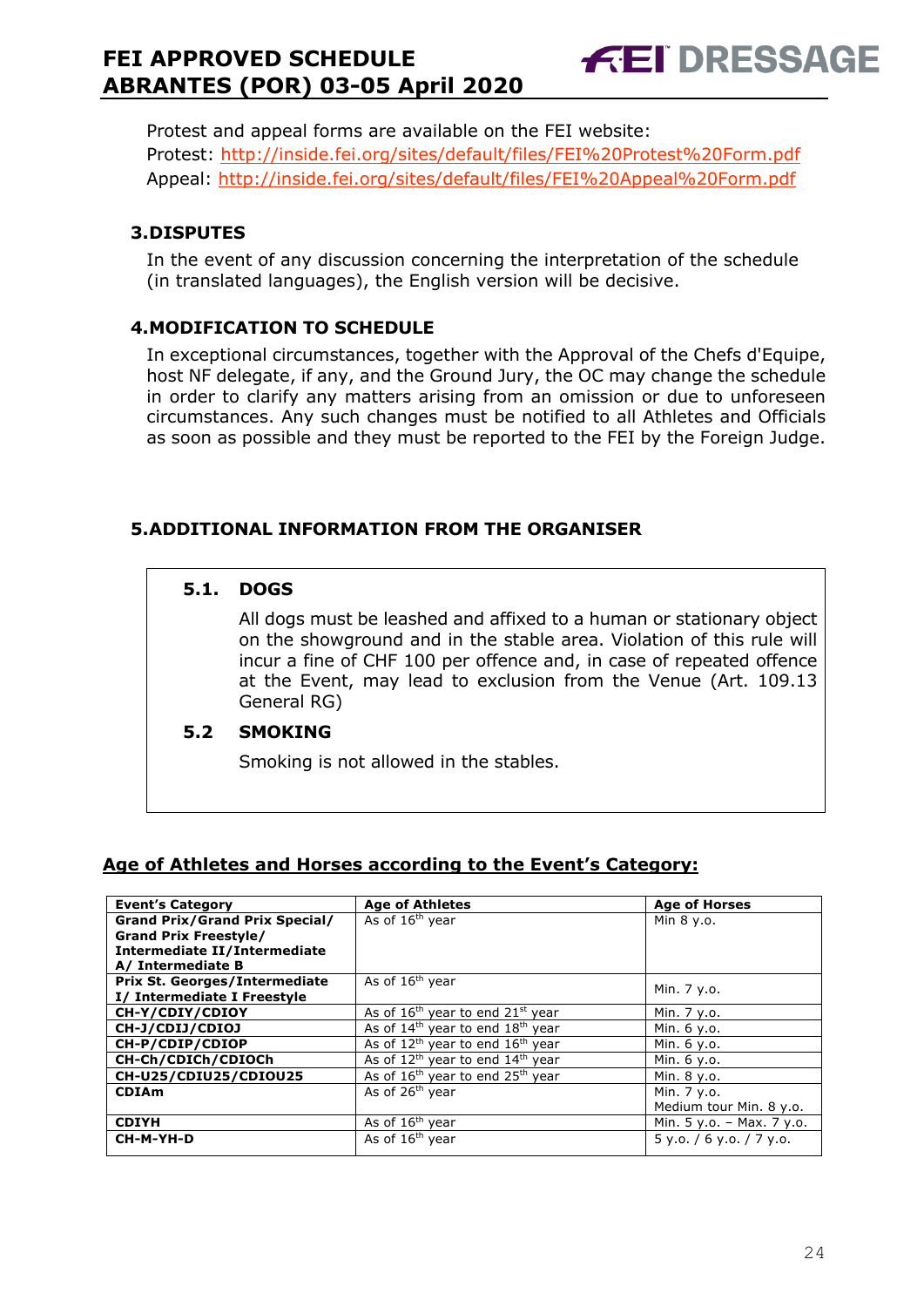

# **DEDUCTIONS FROM PRIZE MONEY AT COMPETITIONS:**

Full details of any deductions from prize money must be outlined in the schedule. This includes government taxes. If it is necessary for Organisers to deduct such taxes, they must provide participants with an official form indicating the amount of tax deducted.

The tax form must be provided to the athletes upon arrival and returned to the Organiser prior to departing.

Portuguese VAT on prize money will be in accordance with latest regulation on the subject

# **IMPORTANT**

#### **The total amount of prize money shown for each Competition in the schedule must be distributed. (FEI General Regulations articles 127 and 128)**

The value of the 1st prize must not exceed 1/3 of the total prize money announced for the competition. Distribution of prize money: distributed to 25 % of participants. If there are between 5 and 19 athletes in the competition, min 5 prizes must be distributed.

If there are 4 or less athletes in the competition, the table below applies.

| Number of            |     | 2   | 3   | 4   | From 5 and                                                 |
|----------------------|-----|-----|-----|-----|------------------------------------------------------------|
| <b>Starters</b>      |     |     |     |     | above                                                      |
| 1 <sup>st</sup>      | 33% | 33% | 33% | 33% | All the                                                    |
| 2 <sub>nd</sub>      |     | 25% | 25% | 25% | prize                                                      |
| 3 <sup>rd</sup>      |     |     | 20% | 20% | money                                                      |
| 4 <sup>th</sup>      |     |     |     | 15% | scheduled                                                  |
| Total<br>distributed | 33% | 58% | 78% | 93% | must be<br>distributed<br>among all<br>placed<br>athletes. |

The amount to be given to each athletes must be stated in the schedule.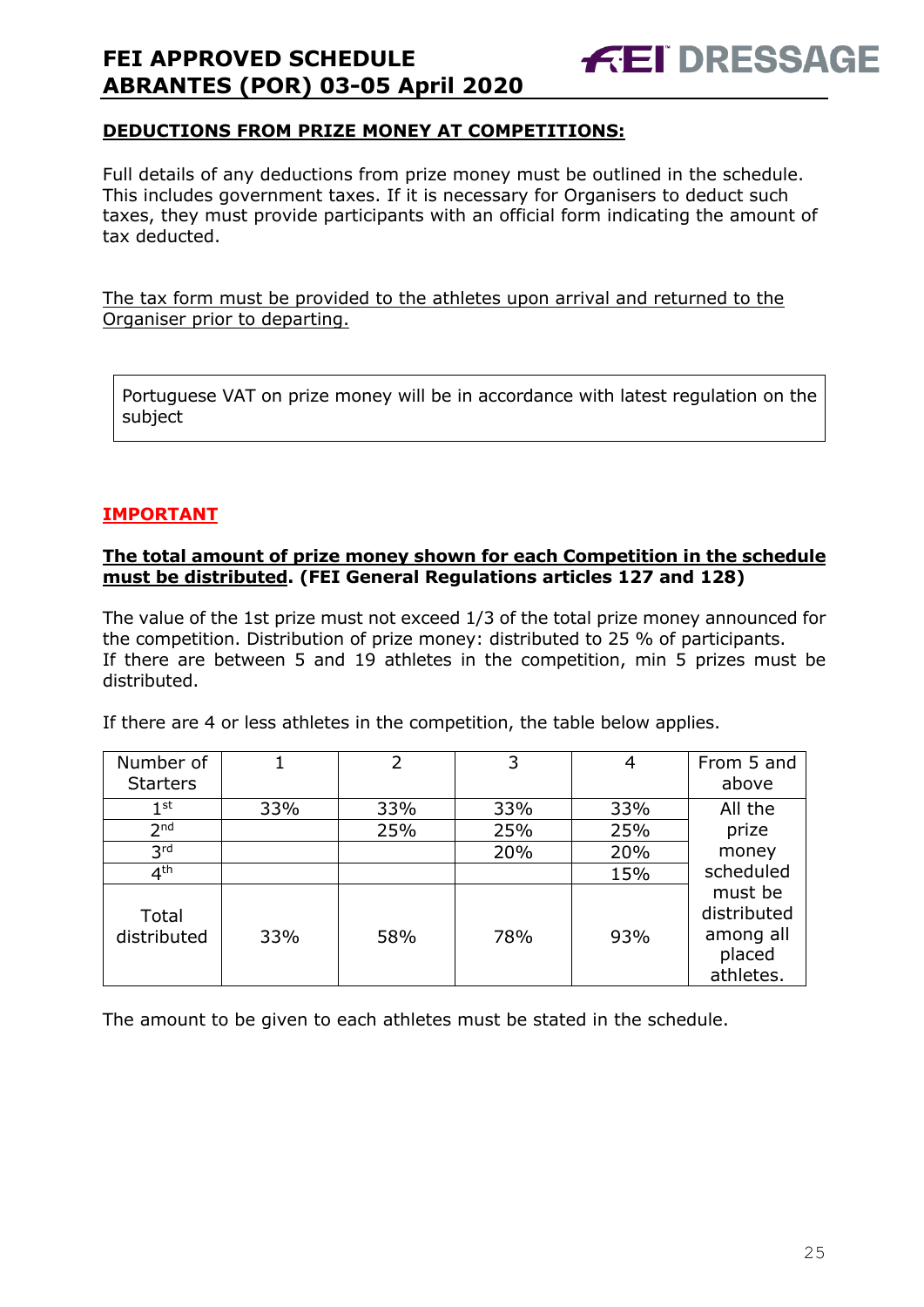**FEI DRESSAGE** 

# **XV. ANNEXES**

# **1.FEI Entry System**

Please fill the form below in order to provide you and the other members of your committee or your IT Providers access to the FEI Entry System.

| FEI ID <sup>1</sup> :  | 10052580                       |             |  |  |
|------------------------|--------------------------------|-------------|--|--|
| Name*:                 | Lopes                          |             |  |  |
| First Name*:           | Carlos                         |             |  |  |
| E-Mail*:               | carloslucaslopes@me.com        |             |  |  |
| Access Rights*:        | $\boxtimes$ Admin <sup>2</sup> | Consult $3$ |  |  |
| FEI ID <sup>1</sup> :  |                                |             |  |  |
| Name*:                 |                                |             |  |  |
| First Name*:           |                                |             |  |  |
| E-Mail*:               |                                |             |  |  |
| Access Rights*: $\Box$ | Admin <sup>2</sup>             | Consult $3$ |  |  |
| FEI ID <sup>1</sup> :  |                                |             |  |  |
| Name*:                 |                                |             |  |  |
| First Name*:           |                                |             |  |  |
| E-Mail*:               |                                |             |  |  |
| Access Rights*:        | Admin <sup>2</sup>             | Consult $3$ |  |  |

<sup>1)</sup> If already have an FEI user account.

- <sup>2)</sup> Provide you the required access to manage entries and substitutions and download entries/lists.
- <sup>3)</sup> You are just able to consult and download the entries/lists.
- \*) Mandatory Fields